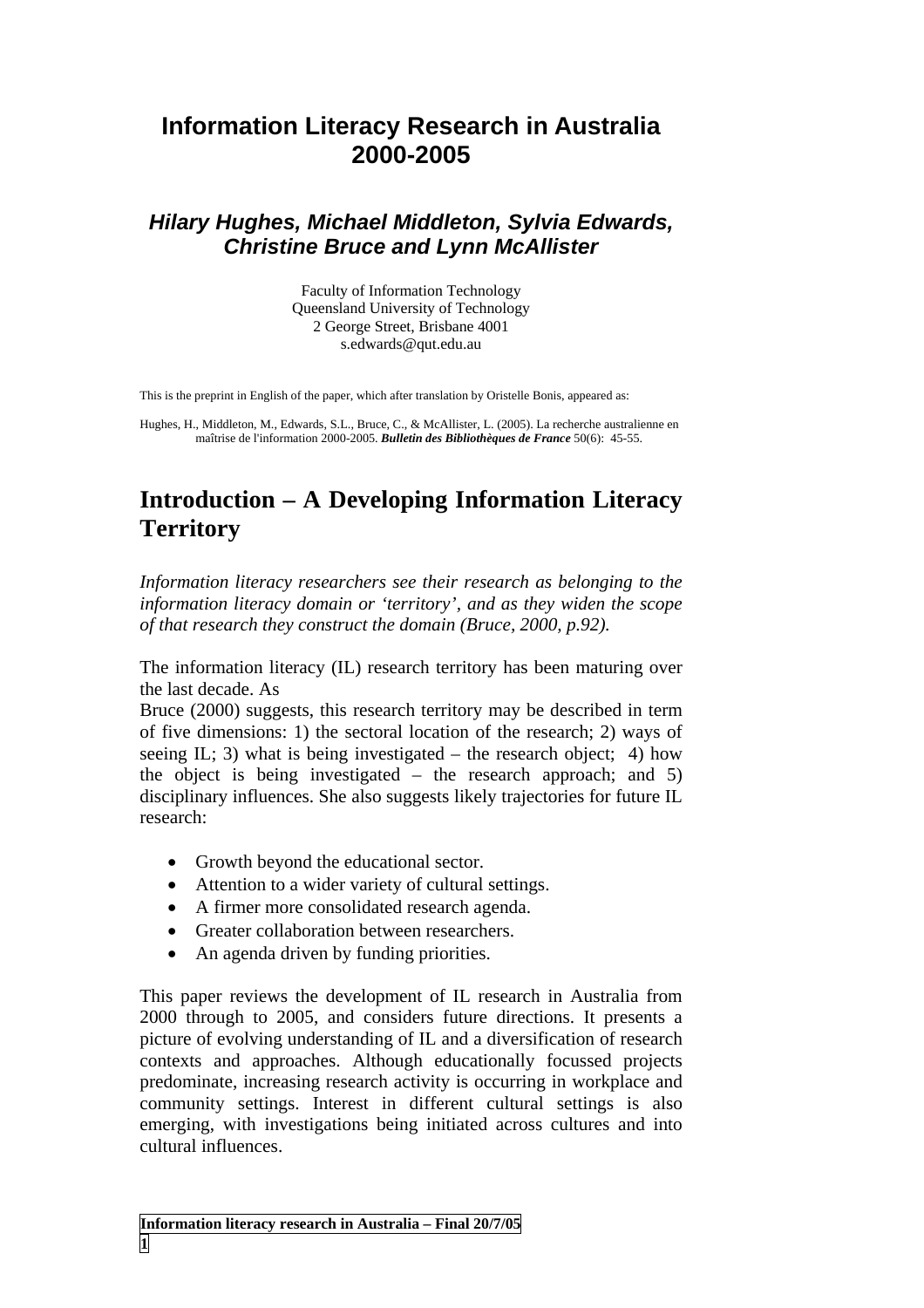# **The Australian Information Literacy Scene**

#### **The developing IL concept**

In Australia IL researchers and practitioners commonly define IL as: 'An understanding and set of abilities enabling individuals to recognize when information is needed and have the ability to locate, evaluate and use effectively the needed information". Information literate persons are considered to be those who "When they need information, and are then able to identify, locate, evaluate, organise, and effectively use the information to address and help resolve personal, job related, or broader social issues and problems" (Bundy 2004, p.3).

The concept and application of IL in Australia has developed gradually, in line with an increasing recognition of its social and educational relevance. It has evolved from library-based, task-oriented bibliographic instructional procedures in universities and schools to a web of theoretical understandings and practical applications that promotes a critical approach to information use and underpins independent lifelong learning in formal and informal settings across the community. Its ongoing development in Australia can be traced against a series of significant milestones, which are outlined below.

Although various approaches to teaching information/research skills had occurred in school and university libraries since the 1970s, IL education in Australia really started to gain momentum in the early 1990s, influenced by the American Library Association Presidential Committee's *Final Report* (American Library Association, 1989) and the current climate of educational reform stimulated by a series of significant government reports. The most important of these reports from the IL perspective was *Developing lifelong learners through undergraduate education* (Candy, Crebert & O'Leary, 1994) which emphasised the need to foster lifelong learning in undergraduate education. It identified IL as one of four essential elements in the undergraduate curriculum, stating that graduates need a range of information skills and strategies to equip them as competent professionals and community members.

At the same time new theoretical understandings of IL were emerging, notably through the work of Doyle (1992) in the United States and Bruce in Australia. In the *Seven faces of information literacy* (Bruce, 1997a) creates a model featuring different ways of experiencing information that focuses on the use of and reflection on the use of information. She represents IL as seven facets that are separate yet interconnected, which reflect different information user perspectives, namely:

• Information technology (IL seen as using information technology for information retrieval and communication.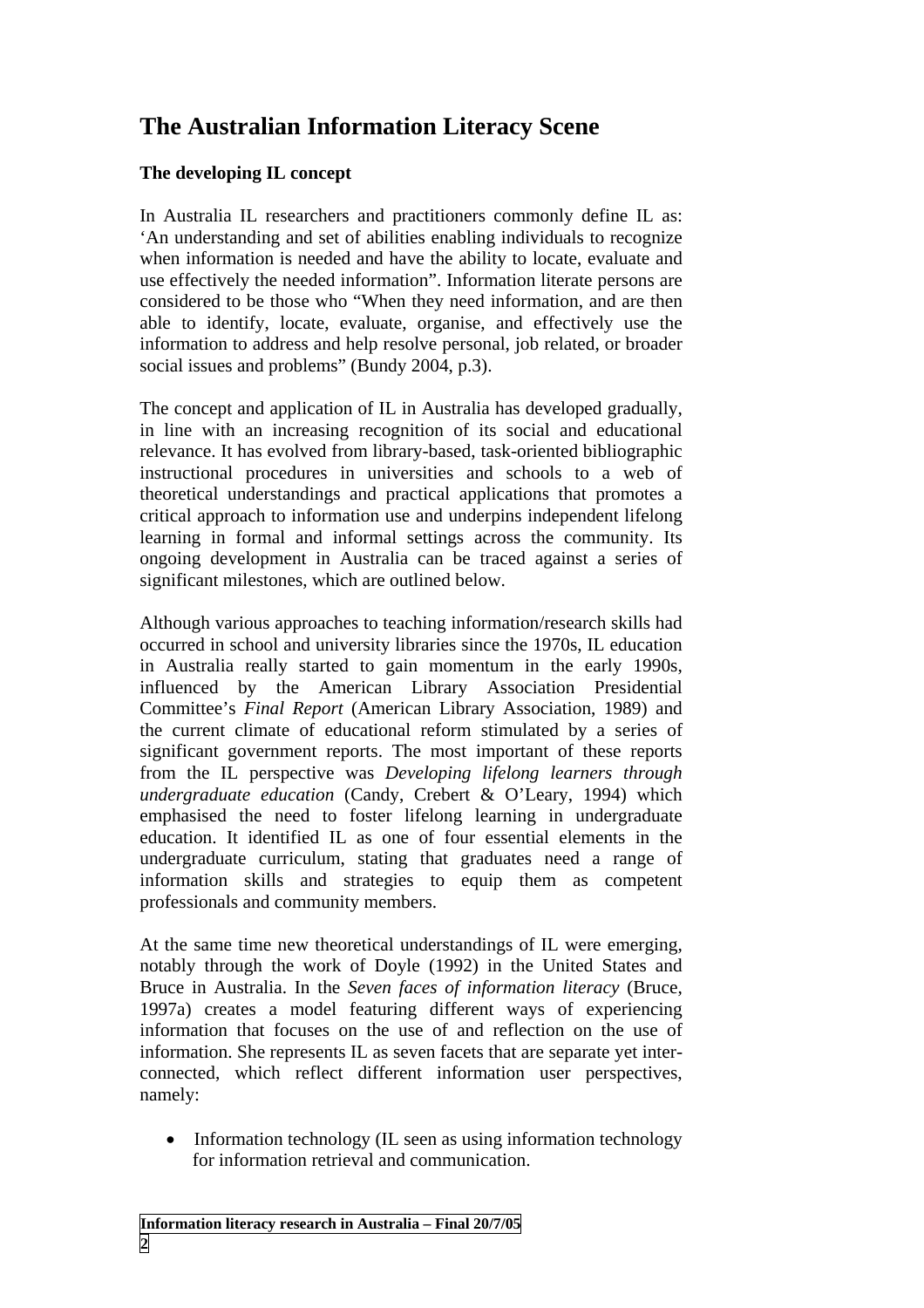- Information sources (IL seen as finding information located in information sources).
- Information process (IL seen as executing a process).
- Information control (IL seen as controlling information).
- Knowledge construction (IL is seen as building up a personal knowledge base in a new area of interest.
- Knowledge extension (IL is seen as working with knowledge to gain new insights).
- Wisdom (IL is seen as using information wisely for the benefit of others).

Bruce's relational model represents a paradigm shift in IL education since rather than prescribe required behaviours, it highlights variations in people's experiences, focusing on the information and the user's engagement rather than the technology. In this way it encourages a reflective approach to learning associated with engagement in relevant information practices.

Further momentum was created by the publication in 2001 of the *Australian information literacy standards* - later revised as the *Australian and New Zealand framework for information literacy* (Bundy, 2004). These standards, which were modelled on the American *Information literacy competency standards for higher education* (Association of College and Research Libraries, 2000), provide a definition of IL and a cohesive framework for embedding it into the higher education curriculum, as well as promoting a collaborative approach between academics, librarians and other associated professionals. As a consequence, the majority of Australian universities have now established IL frameworks or programs (Bundy, 2004, pp. 41- 48).

These advances in IL theory and practice stimulated a gradual shift of emphasis away from 'bibliographic instruction' and 'user education' to a holistic approach to IL in higher education that enables students to learn how to learn and provides a foundation for graduate's continuing growth and role as informed citizens (Lupton, 2004). Correspondingly, the role of many academic librarians is evolving as they take a more active role in curriculum design. They are acquiring the pedagogical capabilities necessary to develop collaborative partnerships with academic colleagues and engage in educational debate and decisionmaking (Bruce & Pham 2001; Doskatsch, 2003; Peacock, 2001).

Over the last few years, recognition of IL has extended beyond the educational sectors with growing awareness of its social and economic importance to local, national and international communities. In 2001 the Australian Library and Information Association (2001) designated IL as a prerequisite for 'participative citizenship' and 'learning for life'. Several Australian representatives participated in an international conference that produced *The Prague Declaration* (Information Literacy Meeting of Experts, 2003). This document identifies IL as 'a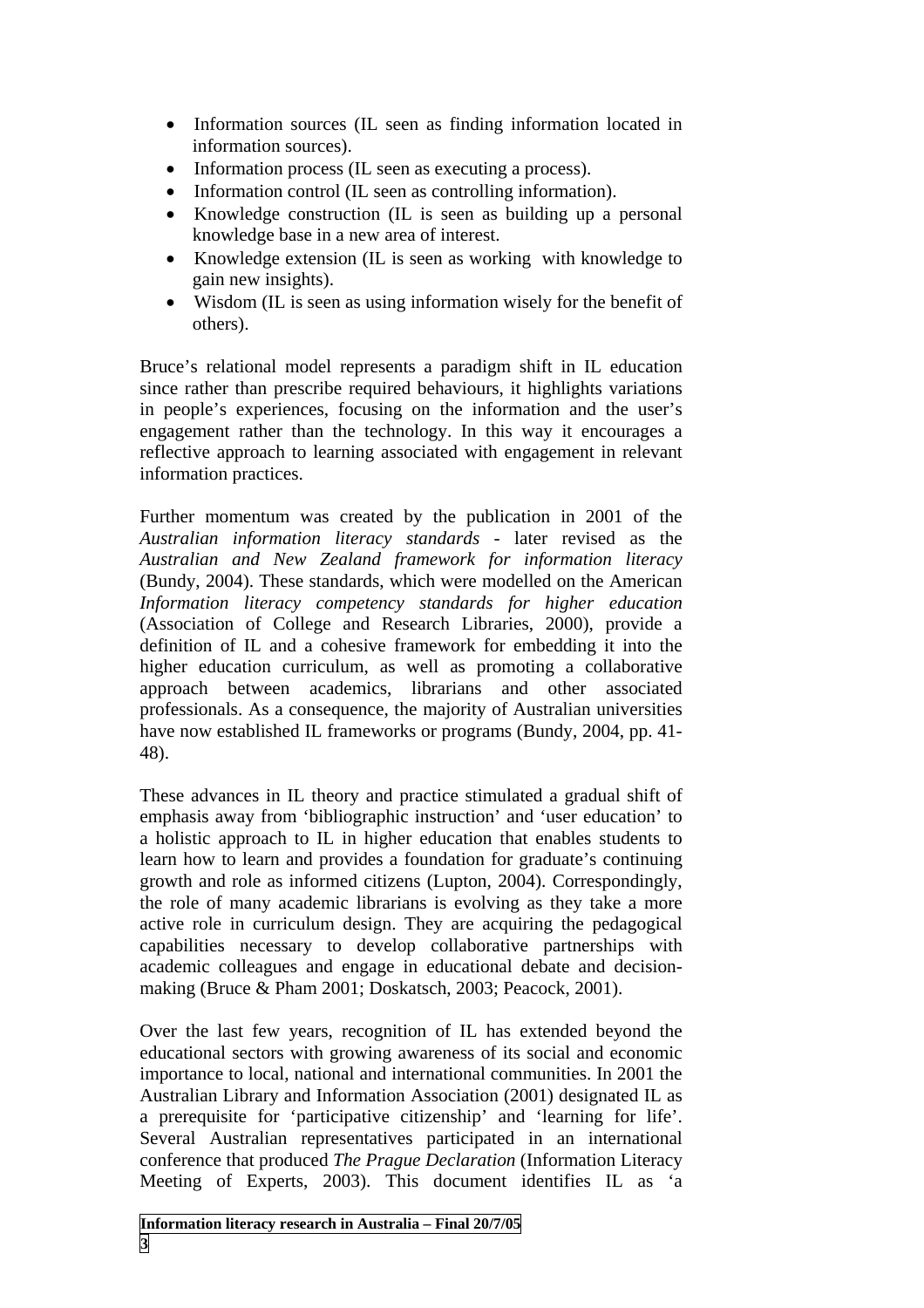prerequisite for participating effectively in the Information Society' and 'part of the basic human right of life long learning'.

### **The IL research community in Australia**

The preceding overview demonstrates the dynamic nature of the IL research community in Australia. This is reflected in the formation of collaborative research groupings – such as QUT's IL group – and in the activities and advocacy of professional organisations such as The Australian and New Zealand Institute of Information Literacy (ANZIIL), the Australian Library and Information Association (ALIA), and the Australian School Library Association (ASLA). IL research is further promoted at international conferences held in Australia, such as the three International Lifelong Learning Conferences held in 2000, 2002, and 2004, and the Evidence Based Library Conference organise for 2005. Although this paper focuses mainly on academic research, it is important to acknowledge that significant practice-based enquiries are being conducted in many Australian schools, colleges and workplaces.

# **Overview of Current Information Literacy Research in Australia**

Current IL research in Australia can be divided into three main categories: IL in higher education, IL in the workplace, and IL in the community. This overview presents a selection of recently completed and ongoing projects that illustrate the scope of Australian research activity in these areas.

## *Researching Information Literacy in Higher Education*

Much IL research concentrates on the higher education sector. It includes investigation into: general IL experiences of university students; discipline-specific IL experiences; the development and evaluation of higher education IL programs; IL as expressed in information seeking behaviour; IL as a generic skill or graduate attribute.

### **General IL experiences of university students:**

Two studies have considered the IL experiences of university doctoral students (Genoni & Partridge, 2000; MacAuley, 2001). Both studies considered aspects of how doctoral students collect, store, retrieve and manage their research data, and also investigated students' supervisory expectations and experiences. Both made recommendations to improve existing IL programs to meet the specific needs of the research students.

The idea of IL as an approach to learning (Kuhlthau, 2004; Bruce, 1997a) is continuing to appear, with findings from Lupton's research into the nature of IL and its relationship to learning reinforcing this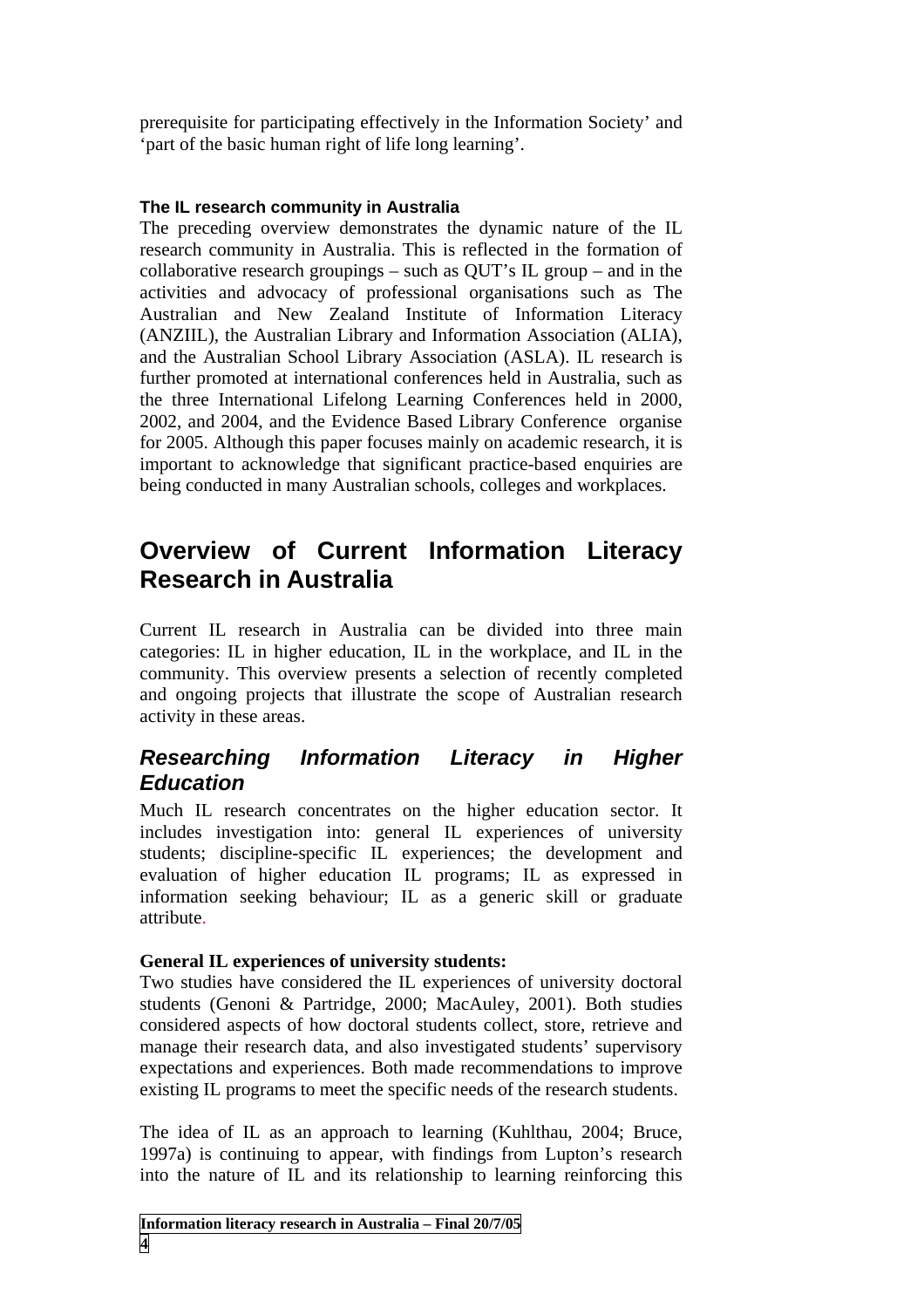view. Her work identifies an approach to learning as one way in which learners conceive of IL (Lupton, 2003, 2004). She is currently undertaking a research project that investigates later-year undergraduates' ways of experiencing IL in particular disciplinary contexts, in order to develop a model of the relationship between IL and learning. Anticipated outcomes will provide a basis for curriculum design for IL education and increase understanding of the nature of IL as a generic skill and graduate attribute.

The acquisition of specific IL knowledge and skills by university students has also been the focus of attention. Pavey (2003) has found that while both university academic staff and their students have good levels of communication and IT skills, staff are more confident than the students in this area. This latter finding lends weight to a study which indicates that the level of IT skills in first year undergraduate students is variable. Lim & Lee (2000) argue that IT training for university students is an urgent necessity in order to satisfy employers graduate skill requirements, and more importantly, to achieve successful learning outcomes when computer use in tertiary institutions is widespread. Research by Oliver and Towers (2000) also supports the need for IT training. They found disparity between university and TAFE (Technical and Further Education) students' access to and level of skills in using ICTs (information and communication technologies). The finding that most minority groups are to some extent disadvantaged in terms of ICT access and skills is significant in regard to IL programme development.

Using a cognitive psychology approach, Macpherson (2004) used concept-based teaching methods to teach undergraduate students information searching processes. This approach produced an improvement in the students' knowledge of the search process and in the ability to locate credible literature. Another study (Handzic & Lin, 2003) supports the idea that taking an extended cognitive style perspective on learning may lead to improvements in idea generation, problem solving, and inquiry approaches. Stern has called for the higher education sector to improve their understanding of how students gather information as a basis for devising curricula to teach students the ways in which information is managed in digital formats.

The work by Middleton (2005a) on library support for online education has relevance to, and implications for IL. This research is concerned with the effective provision of remote online library services in tertiary institutions, based on the research assumption that many library users undertaking courses now make use of digital services irrespective of whether they are undertaking distance education courses. The resulting case studies of representative services are likely to expand understandings by providing rich information on the current state of online library service delivery. In addition to providing a situational analysis of library support for remote users, the research is expected to provide a model for effective continuing provision and development of such services.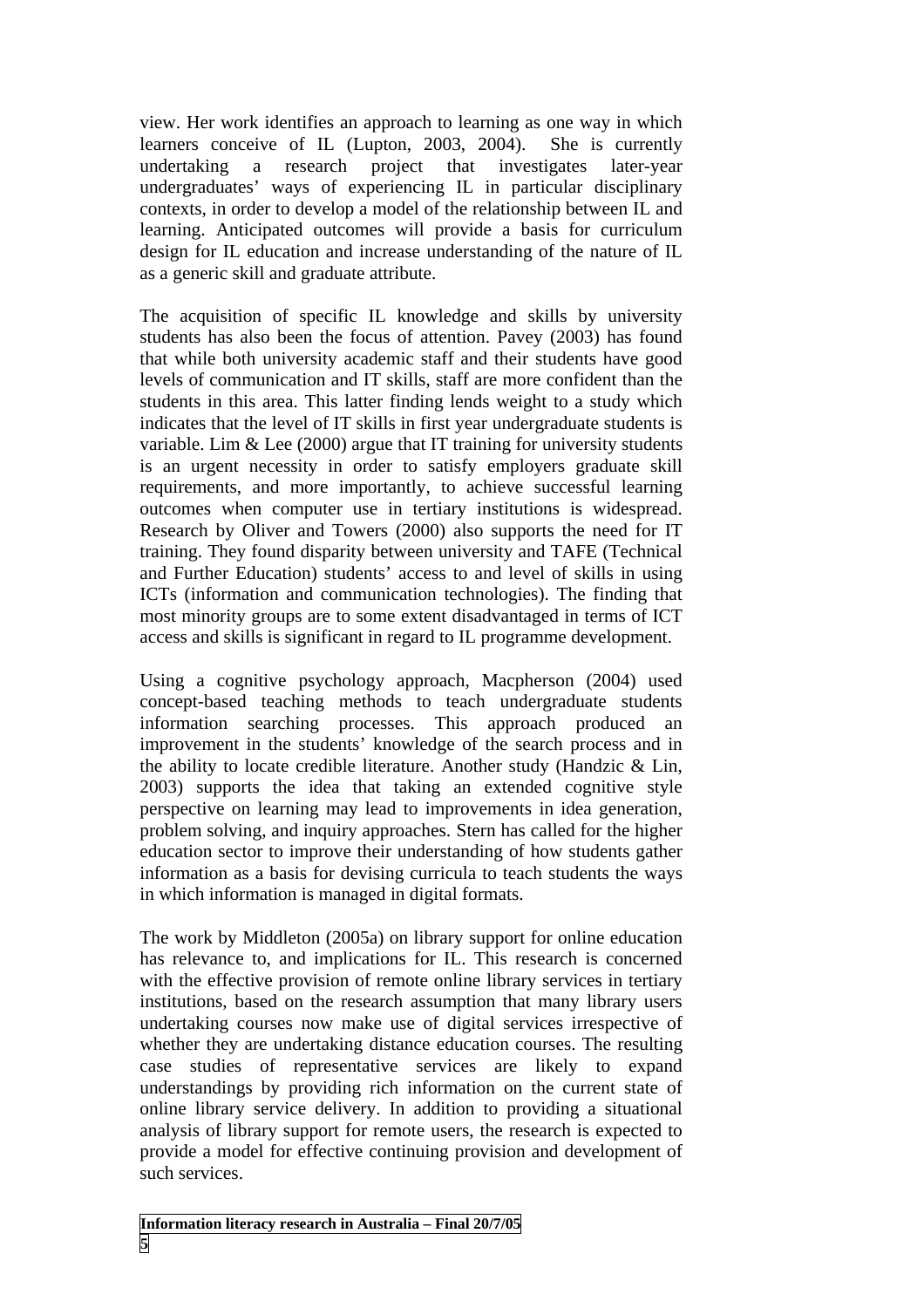#### **Discipline-specific IL experiences:**

Cuffe and Bruce (1999) have investigated the information and IT use of law students. They conclude that despite the rich information and information technology environment in which law students undertake their tertiary studies and the high level of skills training, present legal curricula have not succeeded in the task of educating students in effective information problem solving that is critical in legal practice. Their investigation has prompted the development of a curriculum model that inculcates these educational imperatives and shifts the paradigm from legal research training to legal IL education.

#### **Development and evaluation of IL programs**:

Brewer (1999), raises concerns about the value of IL programs. The evaluation of a curriculum-integrated IL program for undergraduate students showed that participation in the program had little or no longterm impact on students' searching skills. On the other hand several other researchers who used a variety of research methods to assess the implementation of IL programs have found evidence supporting their value (Douglas & Murdoch, 2000; Hill, 1999; Hiscock & Marriott, 2003; Holden & Cribb, 2004; Yu, 2004). The need for improvements to teaching methods and modes of delivery of these programs has also been indicated (Drew, Abbott, & Orr, 2001; Salisbury & Ellis, 2003). A study at Macquarie University (Talay-Ongan, Edmonds, & Gosper, 2001) provided evidence that the integration of IL programs into course assessment and task design led to a more relevant and highly successful learning experience. However, the authors suggested that this integration should not be done "at the expense of scaffolding necessary for the unit content, learning processes and assignments".

Other studies that have considered the effectiveness of librarians and academics, or researchers, collaborating in IL programs (Ivey, 2002; Smith & Martina, 2004; Tucker & Palmer, 2004). It appears that the challenge for the teaching staff, and the librarians who work together with them, is to ensure that the skills taught in IL programs are relevant, regularly repeated, well publicised, have sound instructional design and relevant modes of delivery, and are extended into all areas of the curriculum (Hartmann, 2001; Turnbull, Frost, & Foxlee, 2003; Wallace, Shorten, & Crookes, 2000). Hartmann particularly found that while student learning is influenced by their previous experiences they will engage with IL programs as a "subject matter only to the extent that they perceive lecturers and tutors require them to". Each of these authors also questioned students' abilities to seek and use information.

#### **Student information seeking and behaviour in context**:

Various studies attempt to understand university students' information seeking behaviour and use. Cunningham, Reeves, & Britland (2003) have suggested that the design of digital music libraries could benefit from studying the information behaviour of the music public in music stores and public libraries. Klaus (2000) conducted a phenomenographic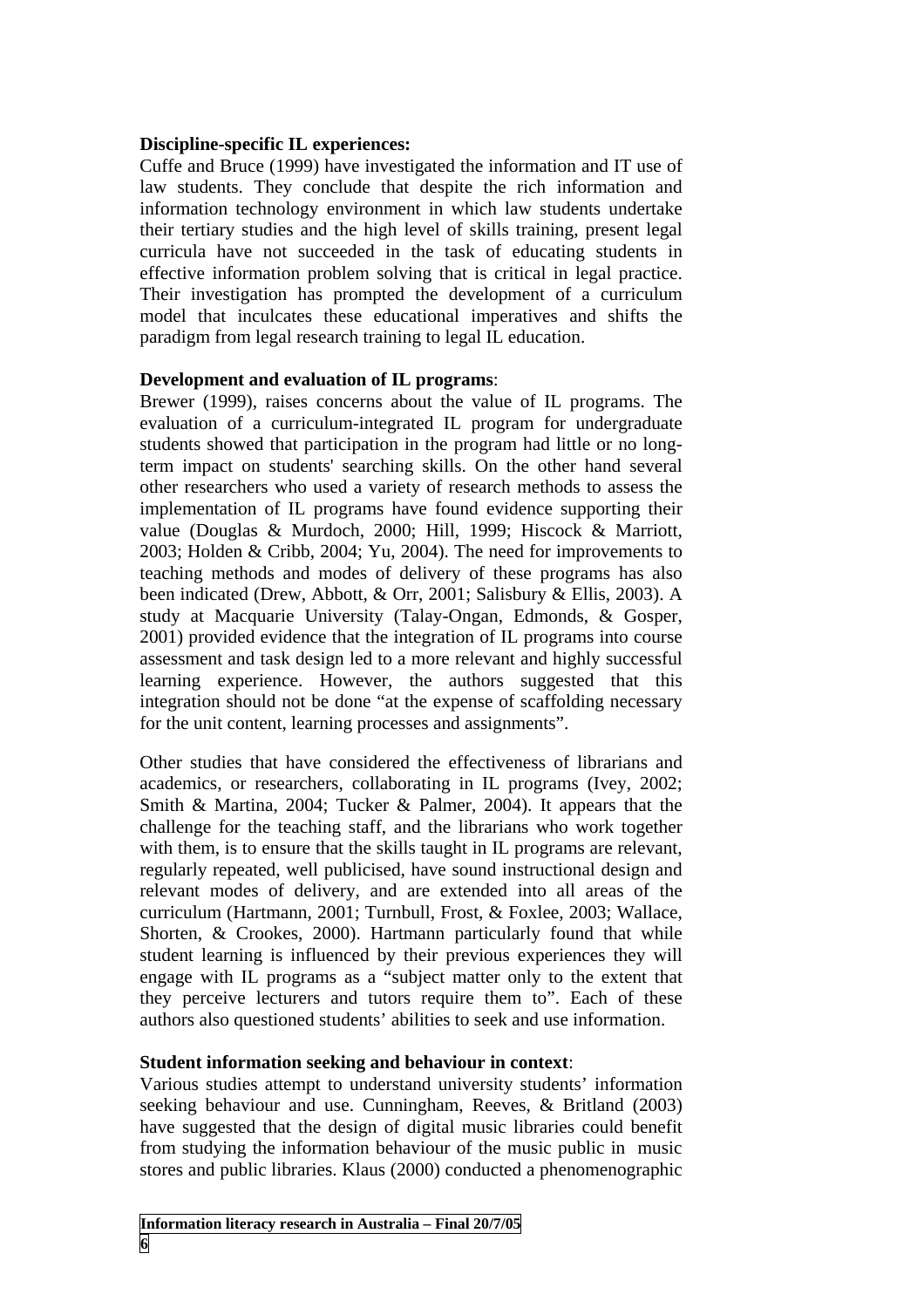study into thesaurus use by a group of online information searchers which sought understandings of how users conceived the thesaurus in the process of searching online indexing and abstracting tools. He speculates on the importance of including thesauri as pivotal elements in IL programs in higher education.

Another phenomenographic study by Parker (2001), found that while student learning and information behaviour are probably closely related, "their relationship has been framed by a narrow interpretation of 'information' in the higher education literature and considered beyond the scope of Information Science". Parker researched students completing assessment tasks aiming to understand the complexity of the interaction between learning and information and suggests this is an area needing further research.

Phenomenography was also used by Edwards to determine variations in university students' web-based information searching experiences (Edwards, 2004, 2005a; Edwards & Bruce, 2002, 2004). Her findings into the ways students learn how to use the internet and library databases provide a basis for recommending teaching and learning strategies for curriculum design that is based on managing student's experiences.

The impact of cultural and linguistic attributes on information users' online experience is the subject of an ongoing project by Hughes (2004). She seeks deeper understanding of international students' use of online information resources with a view to determining the IL learning needs of students from culturally diverse backgrounds.

#### **IL as a generic skill or graduate attribute**:

Another important higher education aspect is the integration of information literacy into the curriculum, either across the whole university or embedded into specific courses. Abbott & Peach (2000) provide an overview of the work at Griffith University to integrate and further develop IL as a generic attribute in the curriculum. Similar work at Curtin University is documented by Briguglio (2000). Patrick & Crebert (2004) suggest there is a "need to consider the role of personality or nature as an influence on the perceptions of importance of further development of generic skills". They call for the exploration of strategies to raise awareness of the need for lifelong IL skills.

Finally, in considering students' graduate attributes and their ability to transfer them to the workplace, Yashin-Shaw, Buckridge, & Ferres (2004) suggest that students may be assisted by acquiring an explicit rather than a tacit understanding of graduate attributes. They contend that this understanding may enable students to better represent themselves when seeking graduate employment and to be more proficient at transferring their skills in the workplace. This research has implications for IL research in both higher education and the workplace.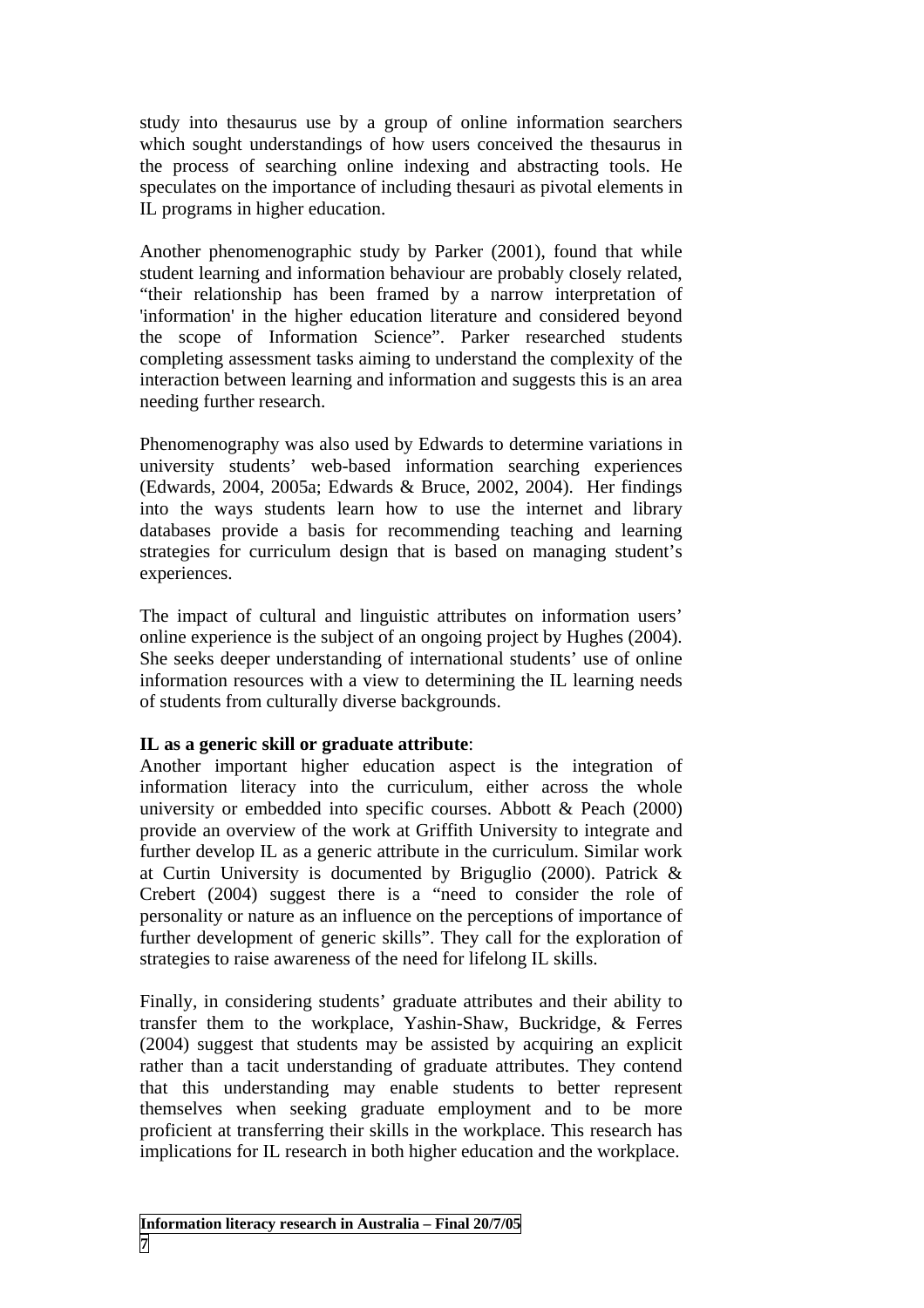## *Researching Information Literacy in the Workplace*

The scope of IL research is extending beyond the educational sector into the workplace. Researchers have already directed their attention to: the need for IT skills in the workplace; the transfer of IL and IT skills from formal education to the workplace, the development of effective workplace IL programs; information use and behaviour in the workplace.

#### **Transfer of IL skills from formal education to the workplace:** -

As the previous study (Yashin-Shaw et al., 2004) indicates, there has been recent research into the transfer of IL skills from formal education into the workplace practice. Searle, Dwyer, Jirowong, and Hinton (2000) who studied nursing graduates have called for the introduction of IL workshops in clinical areas, with an increased participation of health librarians in professional development sessions. They also suggest that undergraduate students are encouraged to undertake further collaborative research projects in the clinical and community settings.

#### **Need for information technology skills in the workplace:**

Recent workplace-related research also recommends improvements in both IL and IT skills in university curricula. For example, Lawson and de Martos (2000) examined the experiences of BA graduates to investigate the demand trends for IT skills in the workplace. Their findings discuss the implications for future BA degrees.

#### **Development of effective workplace IL programs:**

In a study of journalists working with librarians in the workplace, Bradley (2003) has suggested that "there is a lack of research examining the transition from university/formal learning to the workplace". Bradley proposes that further research is needed into how librarians plan training for journalists, how they can work together to develop training resources, and what teaching methods will promote optimum outcomes for journalists. Significantly Bradley suggests that the librarians' reasons for introducing IL programs needs further exploration to establish the benefits of such programs in different contexts.

#### **Information use and behaviour in the workplace:**

The relationship between individual and organisational IL has been explored recently. Bruce (1999) suggests that workplace IL experiences are closely related to the usual workplace processes, such as environmental scanning, information management, corporate memory, and research and development. This area has also been closely investigated by Kirk (1999; 2002; 2004) whose findings show that there are five qualitatively different ways of experiencing information use in the workplace: packaging information, enabling flow of information, developing new knowledge and insights, shaping judgements and decisions, and influencing others. Use of information and information behaviours in specific workplace settings have also been investigated; examples include Lloyd's (2004) work with firemen and a study of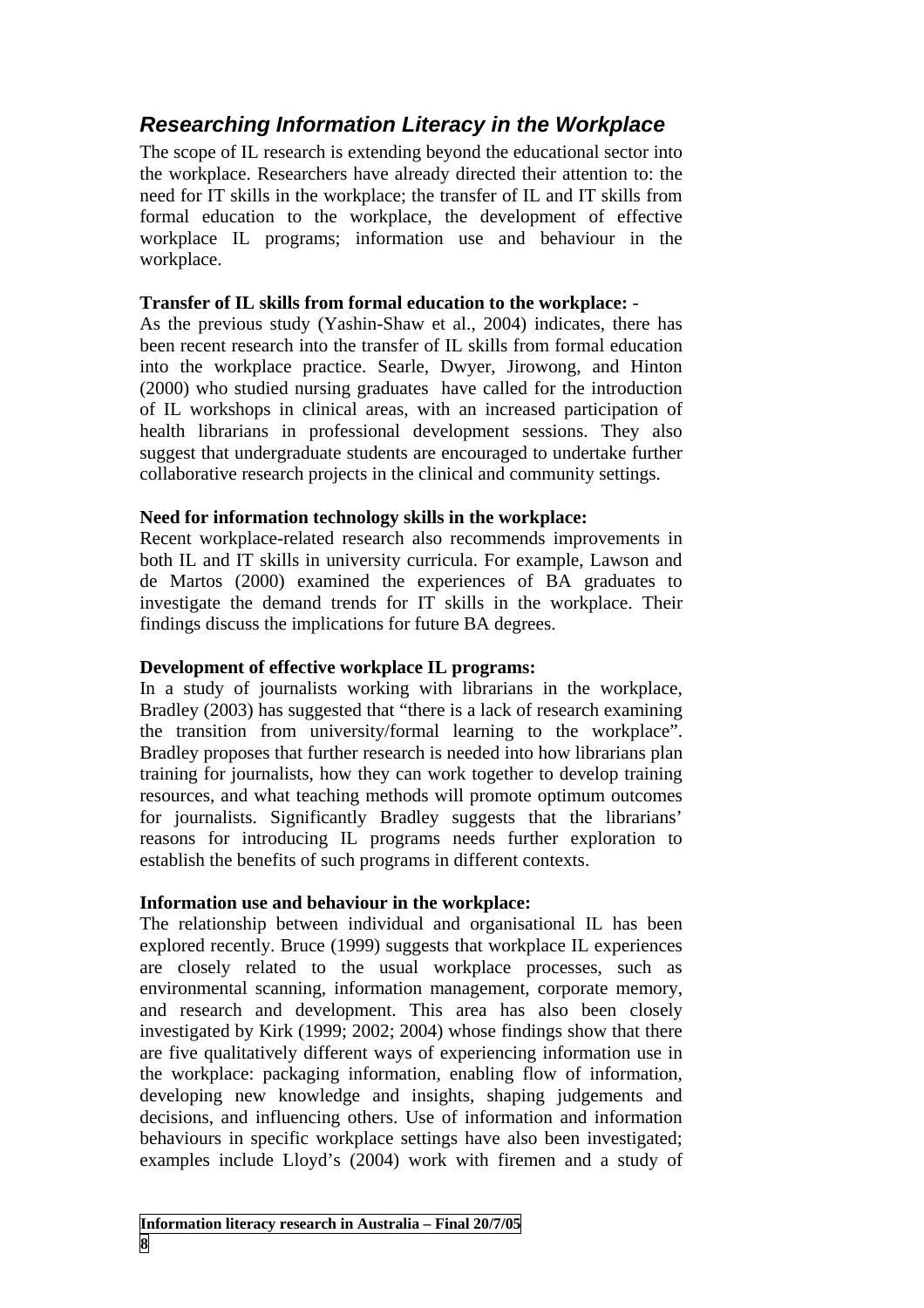university technical support workers (Cunningham, Knowles, & Reeves, 2000).

An ongoing project by Middleton (2002) will contribute to current understandings of scientific and technical information service genesis and development in Australia and will provide a task analysis of information management practitioners. IL-related outcomes will include the development of programs that incorporate learning about application of information and knowledge systems in the workforce, for those who are not information specialists. This is an important factor in preparation for employment.

## *Researching Information Literacy in the Community*

Recent research into IL needs in the community provides further evidence of the widening perspective of IL research in increasingly varied cultural settings. Key issues in this sector regard information access, and the use of ICTs (information and communication technologies).

### **Use of ICTs (information and communication technologies):**

By synthesising current statistical reports and other reliable public domain information resources Funston and Morrison (2000) have provided an overview of the use of the Internet and other ICTs by Australian young people. They suggest that while Australia is still a world leader in Internet/ICT use, the 'digital divide' between information "haves" and "have-nots" is still evident. Family status, household income and educational levels are proving to be the key determinants.

In a study loosely connected to IL, Hardy (2002) scans the local authorities efforts in Victoria, Australia. His findings show that many of the organisations are engaged in identifying, organising and redistributing information to their constituency. While Hardy found that there was a high demand for basic courses in 'tool literacy', the report findings suggest that a more sustained approach to professional development of key personnel within the organisations could be an efficient way to develop the information capacity of those community organisations. Hardy further suggests this could be an area for library/community partnerships.

#### **Information access for social action:**

This final sub-topic of IL in the community has implications for social justice and action. A study of adolescents' information use in they way they sought and analysed their knowledge about the drug heroin suggested implications for information practice and instructional design to drive the actions in this social problem area (Todd, 1999). Another study into the service implications for the supply of information to blind and sight impaired people showed that resources other than the Internet, such as radio stations, should specifically cater for the blind and vision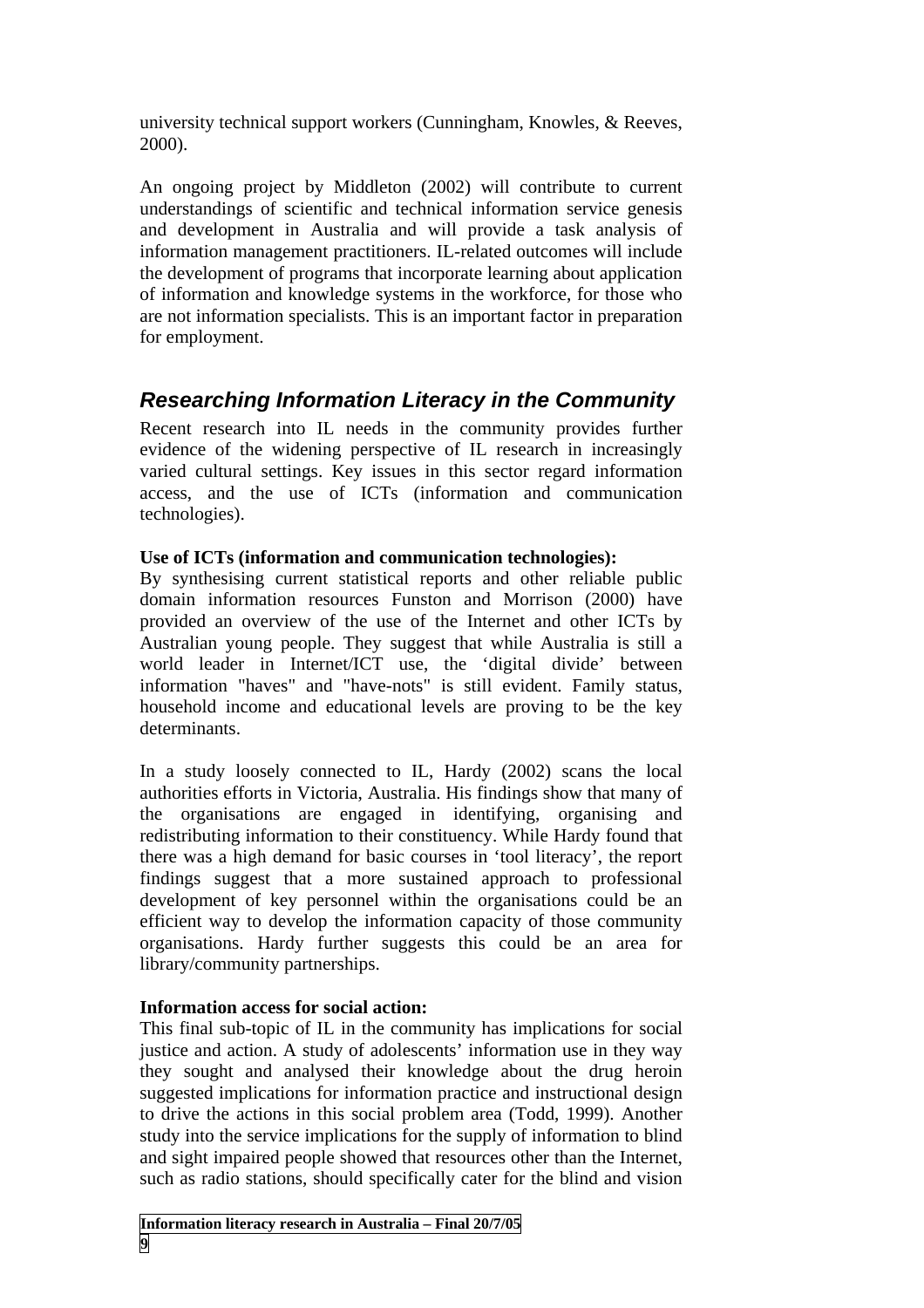impaired (Williamson, Schauder, & Bow, 2000). The authors contend that these services are vital to the blind and vision impaired community and, as such, need to be maintained at their current levels.

Partridge's (2002a, 2002b, 2003, 2004) current research aims to explore the human dimension of the digital divide. It develops a new theoretical framework through which to view the division between information 'haves' and information 'have-nots' within society, illustrating that the digital divide involves more than just the availability of resources and funds to access those resources. The research will develop an Internet self-efficacy scale that is appropriate for use within the context of the general population. It will allow organisations (for example public libraries) involved in the digital divide solution, to develop and tailor services and programs to more accurately and effectively narrow the gap between information rich and information poor, thus allowing all community members to have an equal chance of establishing and maintaining productive personal and professional lives in the rapidly emerging digital age.

The information needs of people with long-term physical disabilities are addressed in continuing research project led by Tilley (Tilley, Hills, Bruce & Meyers, 2002). The researchers state that technology itself could provide strategies for independence and thus facilitate selfempowerment. However, the process that gives a sense of control and is empowering, is also capable of being disempowering. Empowerment and disempowerment are intersecting processes because of digital divide issues and the fact that virtual reality for people with physical disabilities may be a 'double-edged sword'. These findings will inform recommendations for developing a theoretical framework and propose strategies for implementing a virtual community model based on user information needs for Queenslanders with long-term physical or mobility disabilities.

Also concerned with the digital divide is McMahon & Bruce's investigation of IL needs in cross-cultural settings (McMahon & Bruce, 2002)**.** It examines the differences in perceptions of IL needs among local workers and western development workers. The findings suggest several considerations that should inform policy and practice within the context of cross-cultural development projects. aimed at bridging the digital divide, in a manner which maximises opportunities for sustainable project outcomes.

Women's information needs were examined on behalf of the New South Wales Department for Women (Urbis Keys Young, 2002). Women's Advisers from Australian and New Zealand governments participated in the project which reported their information-seeking behaviour with regard to government publications.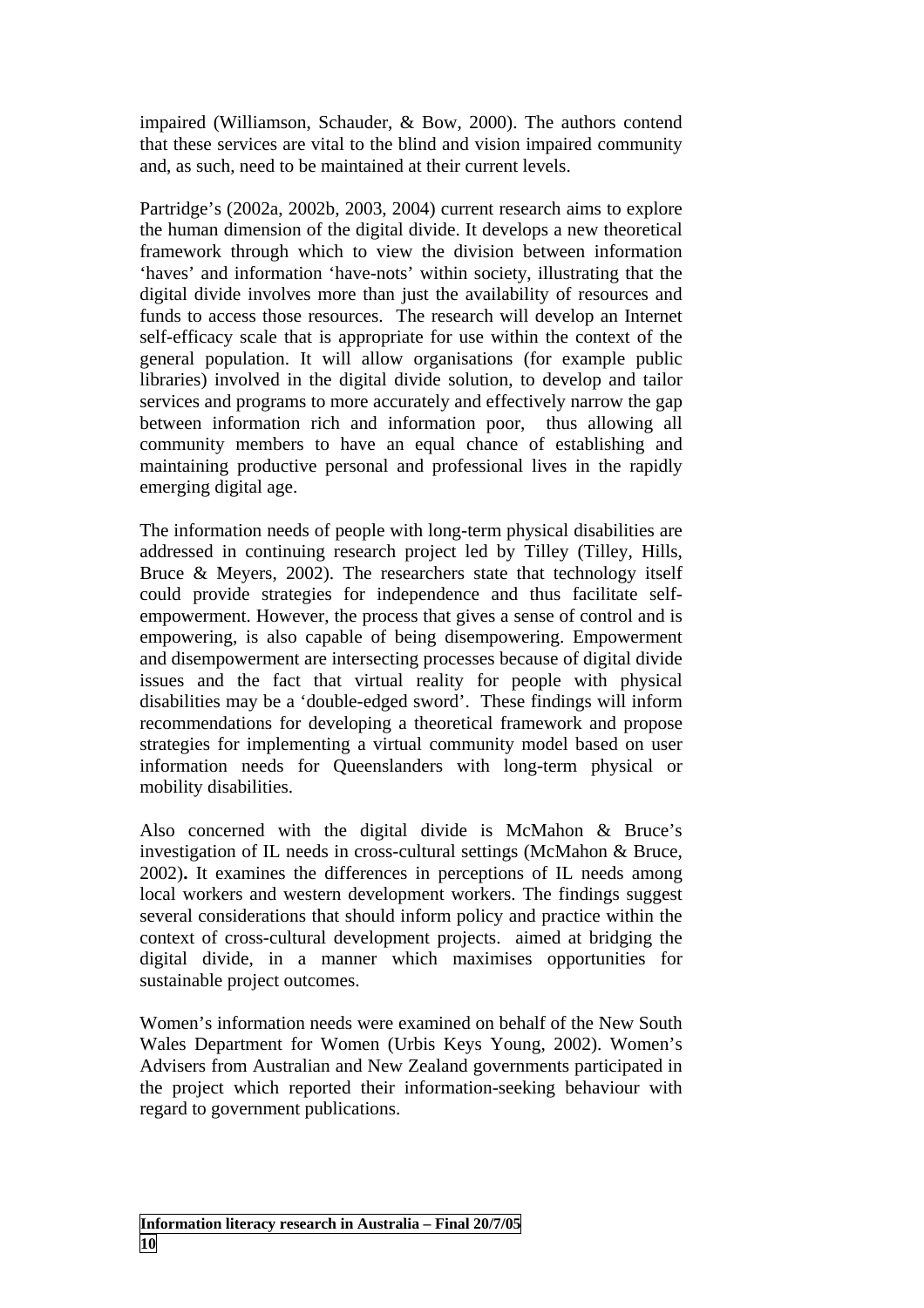# **Information Literacy Research Methods**

A wide range of methodological approaches have been applied to the research projects described above, ranging across survey method, case study, grounded theory, critical incident technique and phenomenography. They are summarised in Figure 1. Interestingly a great deal of contemporary work in the IL field draws on research approaches that are best described as qualitative, interpretive or even critical in orientation. While each one meets specific research needs, perhaps phenomenography is the one most closely identified with IL research in Australia and so warrants further description here.

Phenomenography is an interpretative research approach for "mapping the qualitatively different ways in which people experience, conceptualise, perceive, and understand various aspects of, and phenomena in, the world around them" (Marton, 1986). It has been primarily used as a research approach in education, and more recently in IL (Bruce, 1997a; Edwards, 2000; 2004; 2005a; Limberg, 1998; Lupton, 2003; 2004). Phenomenography looks at the relation between the person (subject) and the part of the world in question (object) (Bruce, 1997b; Marton, 2000). It describes the variation and meaning behind the way in which people experience a phenomenon (Edwards, 2005b). The outcome of a phenomenographic inquiry is the identification of the different ways people experience a phenomenon and the structural relationships between these different ways of experiencing, expressed as a finite set of categories – such as the *Seven faces* of Bruce's (1997a) model of IL.

# **Future Directions for Information Literacy Research in Australia**

This overview reveals the vibrant and productive nature of IL research in Australia. There is a widening of focus from the higher education to community, workplace and cross-cultural domains, a deepening of understanding about the concept and practice of IL, allied with the adoption of a broader range of research approaches. However, this is still a developing research territory that offers a range of possibilities and challenges. A number of significant factors need to be addressed to ensure continuing growth and maturity. Key issues currently confronting the Australian IL community include:

- 1. Developing a firmer, more consolidated research agenda, that takes account of previous and current national and international initiatives.
- 2. Fostering greater collaboration between researchers across institutions and across national and international boundaries.
- 3. Seeking and optimising funded research opportunities, whilst retaining academic integrity and commitment to altruistic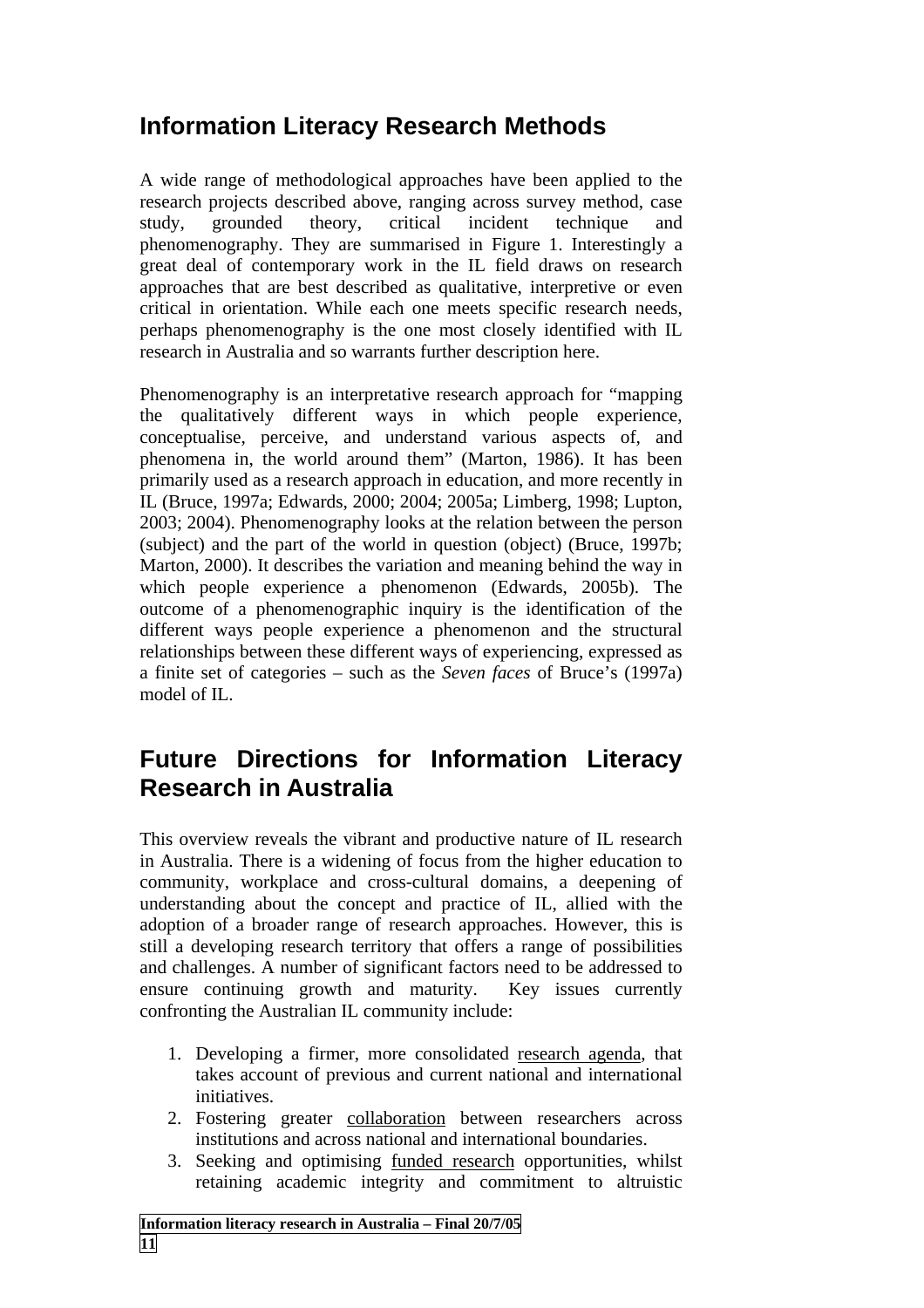research conducted outside the funding framework, and including support for the work of research students.

#### **1. Research agenda**

There are various parties who have a stake in this area including the Council of Australian University Librarians, and as mentioned earlier in the paper ANZIIL, ASLA and ALIA. In the case of ALIA, a newly reconstituted research committee can be expected to foster priority areas identified by ALIA's National Policy Congress. These include IL skills in areas such as the role played by libraries in relation to young adults.

### **2. Collaboration**

An initiative that may lead to greater collaboration between institutions is an annual seminar on research applications. The first of these was held at QUT in 2004 (Middleton, 2005b). It helped to identify areas of mutual interest in academic institutions for library and information research generally. Naturally this included a number of aspects of IL.

The seminar also involved a number of practitioners who provided responses to academic papers. Increasing involvement from this quarter is anticipated, especially with respect to evidence-based practice. This seminar series will be continued in 2005 by Charles Sturt University in association with the National Library of Australia, and in 2006 by Curtin University of Technology.

Collaborative efforts also are taking place within institutions. The experience of QUT's IL research group illustrates this situation. This is an embryonic group - interested in an embryonic research territory. However it is an energetic grouping of academics and research students with a growing thesis and publication record. Some of their work has been referenced in this paper. More detail is provided by Edwards, Bruce and McAllister (2005). Similarly the 'Matching using with information' group at Charles Sturt University includes researchers pursuing IL research (Harvey, Hider, & Lloyd, 2005).

### **3. Funded research**

Despite the collaborative endeavour, there have yet to be initiated significant funded research projects, and much groundwork is still required before this happens. For example QUT IL is presently exploring alternative sources of funding. In addition to traditional (government-sponsored) academic research grants it is seeking partnerships with commercial entities and with related organisations such as the National Library of Australia, Queensland State Library, City Councils, and TAFE (technical and further education) institutions.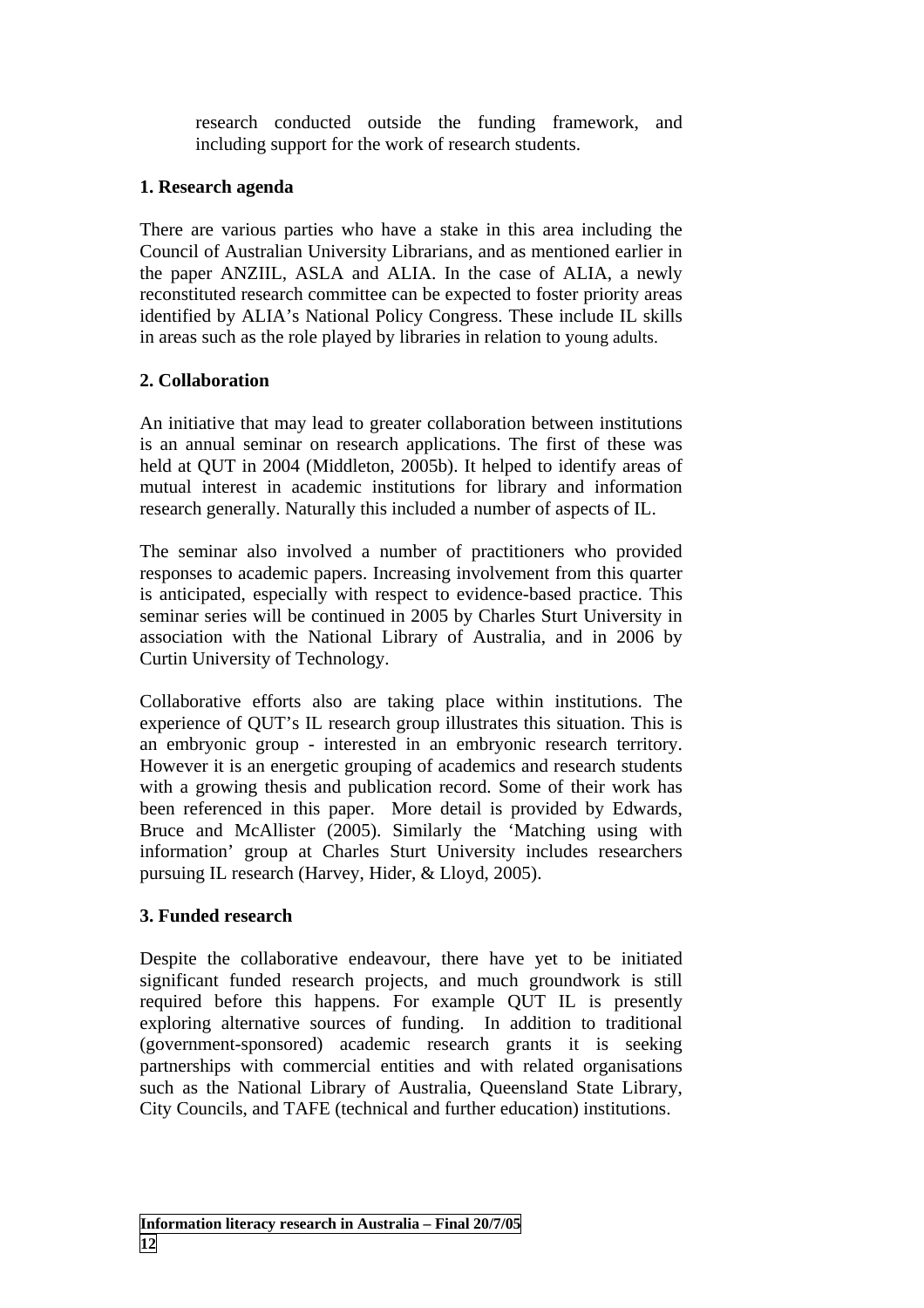In order to progress the IL research agenda it will be necessary to establish strategic alliances across disciplines and institutions and to forge industry partnerships.

To achieve this we must work to bring together a research community that is ready to cross boundaries and forge relationships with other groups. We also need to overcome the primary weakness of our current IL research agenda – which is that it is set by those devoted to IL. Progress will be slow unless we can establish links with the priorities of research funding bodies or we can lobby to influence those priorities.

# **Conclusion**

The IL research agenda in Australia is practical and real – it is about real people, doing real things in real life contexts. While the higher education sector remains the major focus for IL research there is increasing interest and activity in community and workplace contexts. The cultural diversity of Australian society and the social and economic impacts of globalisation are also attracting the attention of IL researchers. The value of IL research relates to its potential to empower individuals, support economic and social well-being and foster lifelong learning. The IL research opportunities are waiting to be created and taken.



### **Figure 1: Samples of methods used in Australian IL research**

# **References**

Abbott, W., & Peach, D. (2000). Building info-skills by degrees: embedding information literacy in university study *In Virtual Libraries: Virtual Communities: 21st IATUL Conference*.

**Information literacy research in Australia – Final 20/7/05 13**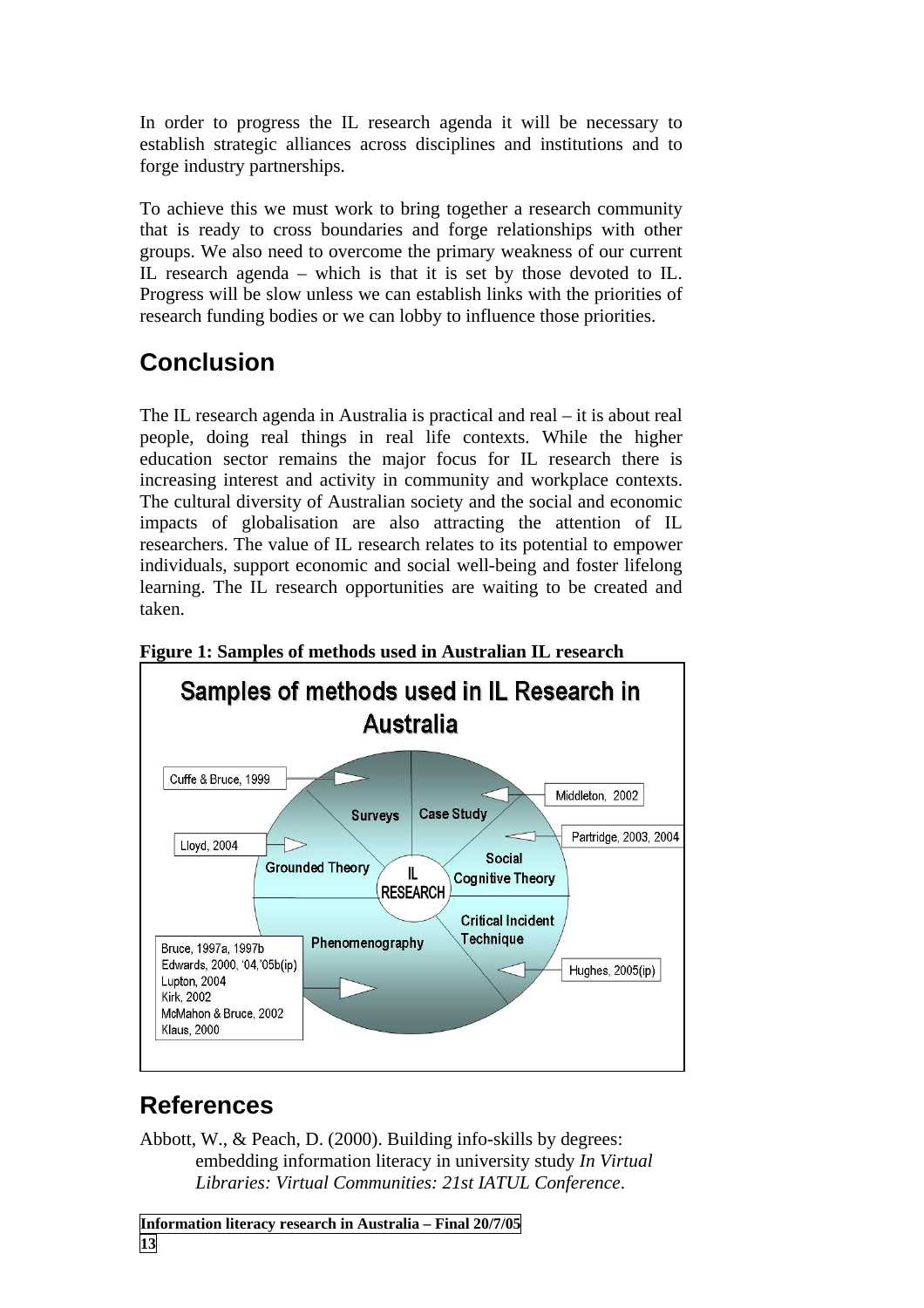Brisbane, Queensland, 3rd - 7th July 2000. Retrieved 25 July 2005 from: [http://www.iatul.org/conference/proceedings/vol10/papers/Abbo](http://www.iatul.org/conference/proceedings/vol10/papers/Abbott_full.html)

- [tt\\_full.html](http://www.iatul.org/conference/proceedings/vol10/papers/Abbott_full.html)
- American Library Association (1989). *Presidential committee on information literacy. Final report. Chicago: American Library Association.* Retrieved 25 July, 2005 from the World Wide Web: [http://www.ala.org/ala/acrl/acrlpubs/whitepapers/presidential.ht](http://www.ala.org/ala/acrl/acrlpubs/whitepapers/presidential.htm) [m](http://www.ala.org/ala/acrl/acrlpubs/whitepapers/presidential.htm)
- Association of College and Research Libraries (2000). *Information literacy competency standards for higher education.* Chicago: ACRL. Retrieved 25 July, 2005 from the World Wide Web: <http://www.ala.org/ala/acrl/acrlstandards/standards.pdf>
- Australian Library and Information Association (2001). *Statement on information literacy for all Australians.* Retrieved 27 December, 2001 from the World Wide Web: [http://www.alia.org.au/policies/information.literacy.html](http://www.alia.org.au/policis/information.literacy.html)
- Bradley, F. (2003). *Information literacy and news libraries: The challenge of developing information literacy instruction programs in a special library environment.* Unpublished Master of Arts, Curtin University of Technology.
- Brewer, C. (1999). *Integrating information literacy into the health sciences curriculum: Longitudinal study of an information literacy program at University of Wollongong.* In D. Booker (ed.) *Concept, challenge, conundrum : from library skills to information literacy : proceedings of the Fourth National Information Literacy Conference, Adelaide, 3-5 December 1999***.**  Adelaide : University of South Australia Library.
- Briguglio, C. (2000). Generic skills: Evaluating the level of generic skills development in the Curtin undergraduate curriculum. In K. Appleton, C. Macpherson & D. Orr (Eds.), *Selected papers from the inaugural International Lifelong Learning Conference, Yeppoon, Queensland, Australia, 17-19 July, 2000* (pp. 35-40). Rockhampton, QLD: Lifelong Learning Conference Committee, Central Queensland University.
- Bruce, C. S. (1997a). *The seven faces of information literacy*. Adelaide: Auslib Press.
- Bruce, C. S. (1997b). Phenomenography: Opening a new territory for LIS research. *New Review of Library and Information Research, 5*, 31-48.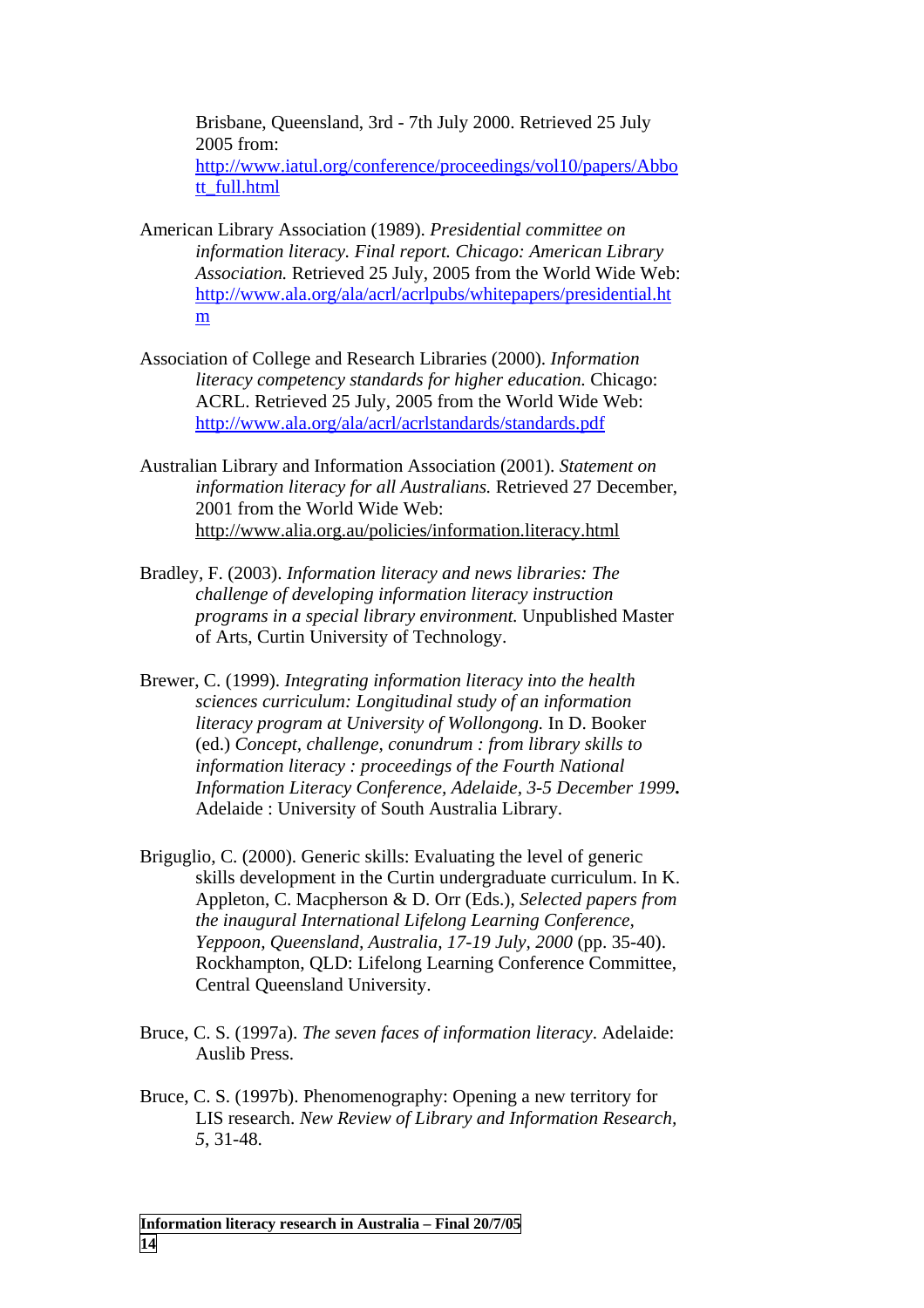- Bruce, C. S. (1999). Experiences of information literacy in the workplace. *International Journal of Information Management, 19*(1), 33-47.
- Bruce, C. S. (2000). Information literacy research: Dimensions of the emerging collective consciousness. *Australian Academic and Research Libraries, 31*(2), 91-109.
- Bruce, C. S., & Pham., B. (2001). *Investigating ways of seeing IT research: a tool for facilitating effective research partnerships?* Paper presented at the Learning Partnerships. Proceedings of the 24th International HERDSA Conference, July 2001, Newcastle, University of Newcastle, Australia.
- Bundy, A. (Ed.). (2004). *Australian and New Zealand Information Literacy Framework: Principles, standards and practice* (2nd ed.). Adelaide, SA, Australia: Australian and New Zealand Institute for Information Literacy. Retrieved
- Candy, P., Crebert, G., & O'Leary, J. (1994). *Developing lifelong learners through undergraduate education* (No. 28). Canberra: NBEET. AGPS.
- Cuffe, N., & Bruce, C. S. (1999). *Information and information technology use in undergraduate legal education.* In D. Booker (ed.) *Concept, challenge, conundrum : from library skills to information literacy : proceedings of the Fourth National Information Literacy Conference, Adelaide, 3-5 December 1999***.**  Adelaide : University of South Australia Library.
- Cunningham, S.J., Reeves, N., & Britland, M. (2003). An ethnographic study of music information seeking: Implications for the design of a music digital library In *Proceedings of the 3rd ACM/IEEE-CS joint conference on digital libraries*, (pp. 5-16), Houston, Texas, May 27 - 31, 2003. Retrieved 25 July 2005 from: <http://www.jcdl.org/past-event-conf.shtml>
- Cunningham, S.J., Knowles, C., & Reeves, N. (2001). An ethnographic study of technical support workers: why we didn't build a tech support digital library. In *1st ACM/IEEE-CS Joint Conference on Digital Libraries* (pp. 189 - 198). Roanoke, Virginia, June 24- 28, 2001. Retrieved 25 July 2005 from: <http://www.jcdl.org/past-event-conf.shtml>
- Doskatsch (2003). Perceptions and perplexities of the faculty librarian partnership: An Australian perspective*. Reference Services Review,* 31(2), 111-121*.*
- Douglas, A., & Murdoch, L. (2000*)* Putting it online: information research skills for postgraduates In D. Booker (ed.) *Concept,*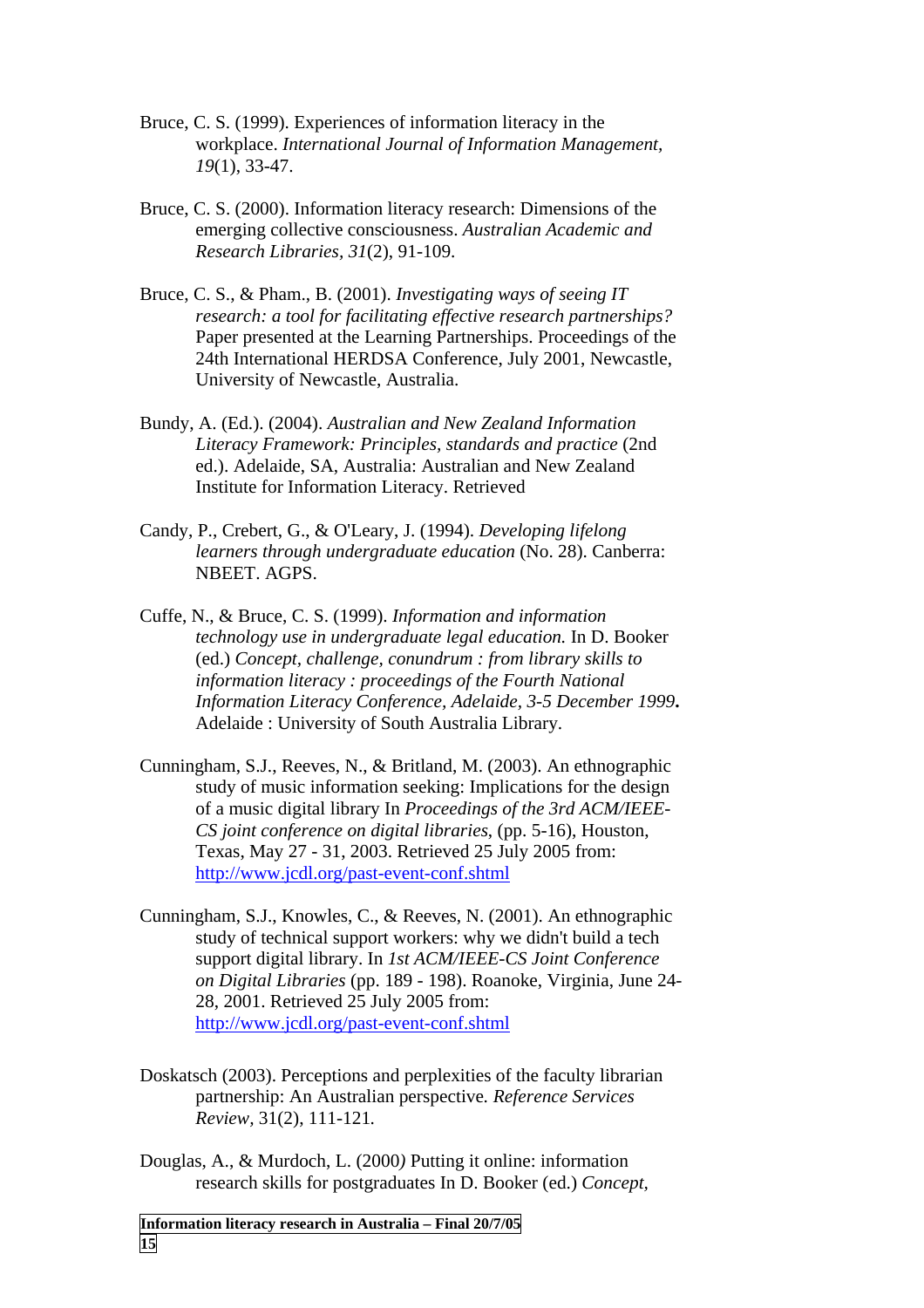*challenge, conundrum : from library skills to information literacy : proceedings of the Fourth National Information Literacy Conference, Adelaide, 3-5 December 1999***.** Adelaide : University of South Australia Library.

- Doyle C. S. (1992). *Outcome Measures for Information Literacy within the National Education Goals of 1990. Final Report to National Forum on Information Literacy. Summary of Findings.* (No. ED351033 ERIC Clearinghouse on Information and Technology, Syracuse, NY.).
- Drew, H., Abbott, W., & Orr, D. (2001). What a web we weave: Evaluating the flexible Delivery of information literacy education. In *Proceedings of the10th Australasian Information Online Conference and Exhibition: Information Online 2001: digital dancing: new steps, new partners* (pp. 395-417). Sydney, NSW, Australia: Information Specialists Division, Australian Library and Information Association.
- Edwards, S. L. (2000). You have provided me with a new set of tools and taught me how to use them: Embedding generic skills within the IT curriculum. In K. Appleton, C. Macpherson & D. Orr (Eds.), *Selected papers from the inaugural International Lifelong Learning Conference, Yeppoon, Queensland, Australia, 17-19 July, 2000* (pp. 95-101). Rockhampton, QLD: Lifelong Learning Conference Committee, Central Queensland University.
- Edwards, S. L. (2004). Web-based information searching: Understanding student' experiences in order to enhance the development of this critical graduate attribute. in P.A Danaher, et al (Eds.) *Lifelong Learning: Whose responsibility and what is your contribution? 3rd International Lifelong Learning Conference: Yeppoon, Queensland, Australia, 13-16 June 2004*, (pp. 106-113). Rockhampton: Central Queensland University.
- Edwards, S. L. (2005a, in press). Panning for gold: Understanding students' information searching experiences. In C. Bruce (Ed.), *Transforming IT Education: Promoting a culture of excellence*. Brisbane: Faculty of Information Technology, Queensland University of Technology.
- Edwards, S. L. (2005b, in press). Phenomenography: "Follow the Yellow Brick Road!" In *Evidence based practice in information literacy* (Chapter 4) ANZIIL Research Working Group (Australian and New Zealand Institute for Information Literacy).
- Edwards, S. L., & Bruce, C. S. (2002). Reflective internet searching: An action research model. *The Learning Organization: an international journal, 9*(3/4), 180-188.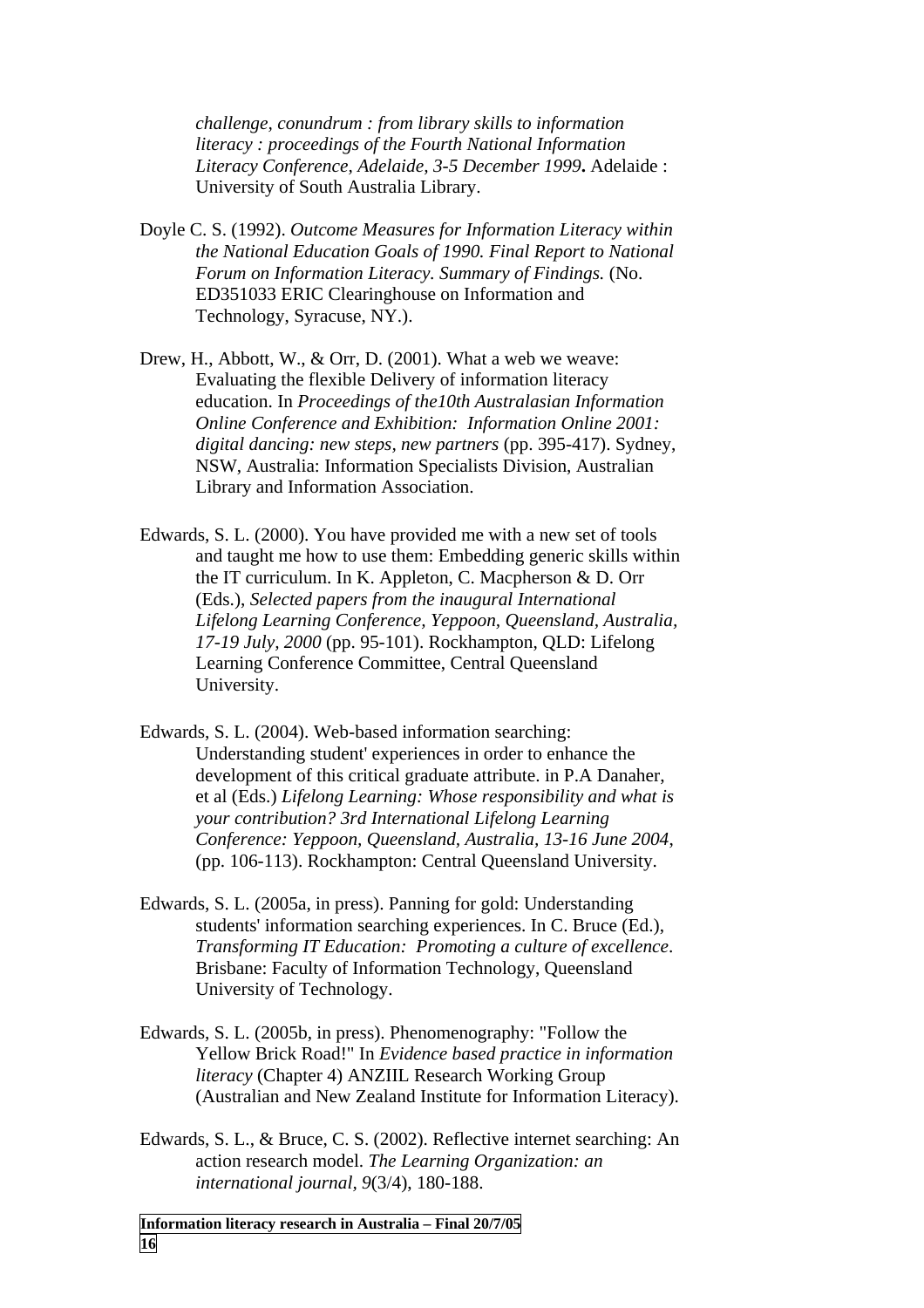- Edwards, S. L., & Bruce, C. S. (2004). The assignment that triggered …change: Assessment and the relational learning model for generic capabilities. *Assessment & Evaluation in Higher Education, 29*(2), 141-157.
- Edwards, S., Bruce, C., and McAllister, L. (2005). Information literacy research: The consolidation of a theme. In M. Middleton (Ed.), *Research applications in information and library studies seminar (RAILS): QUT, Brisbane* (pp. 26-53) Wagga Wagga: Charles Sturt University Centre for Information Studies. Retrieved 22 July, 2005 from <http://www.csu.edu.au/faculty/sciagr/sis/CIS/epubs/reapps.htm>
- Funston, A., & Morrison, M. (2000). *Investigating gaps and opportunities: young peoples' access to IT in Australia*. Retrieved July, 2004, from [http://www.youngaustralians.org/Resources/BYTE%20Audit%2](http://www.youngaustralians.org/Resources/BYTE Audit Report/Overview of Report.htm) [0Report/Overview%20of%20Report.htm](http://www.youngaustralians.org/Resources/BYTE Audit Report/Overview of Report.htm)
- Genoni, P., & Partridge, J. (2000). Personal research information management: Information literacy and the research student. In C. Bruce & P. Candy (Eds.), *Information literacy around the world: Advances in programs and research.* (pp. 223-235). Wagga Wagga: Charles Sturt University.
- Handzic, M., & Lin, J. (2003). K-space and learning In J. Ang & S-A. Knight (eds.) *14th Australasian Conference on Information Systems : delivering IT and e-business value in networked environments, 26-28 November, Perth, Western Australia.*  Joondalup, W.A. : Edith Cowan University.
- Hardy, G. (2002). Vicnet: Communication rules ok?In D. Booker (ed.) *Information literacy : the social action agenda : how is information obtained, interpreted and used for social action? : proceedings of the Fifth National Information Literacy Conference* , 30 November-1 December 2001. Adelaide : University of South Australia Library, 2002.
- Hartmann, E. (2001). Understandings of information literacy: The perceptions of first year undergraduate students at the University of Ballarat. *Australian Academic and Research Libraries, 32*(2), 110-122.
- Harvey, R. Hider, P. and Lloyd, A. (2005). Matching users with information: Charles Sturt University's research focus in library and information management. In M. Middleton (Ed.), *Research applications in information and library studies seminar (RAILS): QUT, Brisbane* (pp. 7-24) Wagga Wagga: Charles Sturt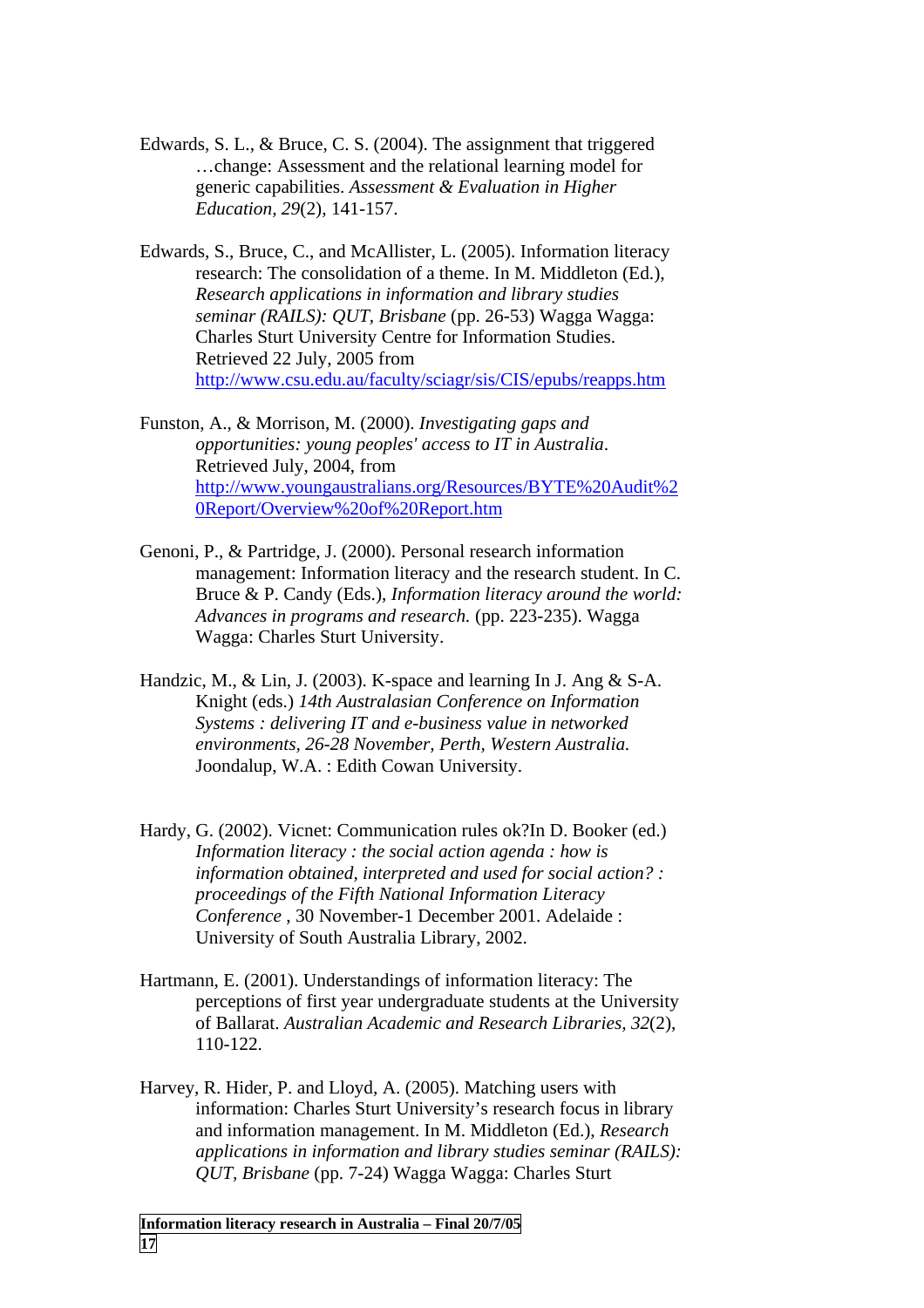University Centre for Information Studies. Retrieved 22 July, 2005 from <http://www.csu.edu.au/faculty/sciagr/sis/CIS/epubs/reapps.htm>

- Hill, C. (1999). Improving information skills programs using action researchIn D. Booker (ed.) *Concept, challenge, conundrum : from library skills to information literacy : proceedings of the Fourth National Information Literacy Conference, Adelaide, 3-5 December 1999***.** Adelaide : University of South Australia Library.
- Hiscock, J., & Marriott, P. (2003). A happy partnership--using an information portal to integrate information literacy skills into an undergraduate foundation course. *Australian Academic and Research Libraries, 34*(1), 32-41.
- Holden, H., & Cribb, J. (2004). Knowledge without boundaries: A reflection on collaboration*.* In P.A. Danaher, C. Macpherson, F. Nouwens, & D. Orr (Eds.), *Lifelong learning: Whose responsibility and what is your contribution? Refereed papers from the 3rd International Lifelong Learning Conference, 13-16 June 2004* (pp. 161-167). Rockhampton, QLD: Central Queensland University Press.
- Hughes, H. (2004). Researching the experiences of international students In P.A. Danaher, C. Macpherson, F. Nouwens, & D. Orr (Eds.), *Lifelong learning: Whose responsibility and what is your contribution? Refereed papers from the 3rd International Lifelong Learning Conference, 13-16 June 2004* (pp. 168-174). Rockhampton, QLD: Central Queensland University Press.
- Hughes, H. (2005, in press). Critical incident technique In *Evidence based practice in information literacy*: ANZIIL Research Working Group (Australian and New Zealand Institute for Information Literacy).
- Information Literacy Meeting of Experts. (2003). *Towards an information literate society*. Retrieved 22nd July, 2005, from [http://www.nclis.gov/libinter/infolitconf&meet/post](http://www.nclis.gov/libinter/infolitconf&meet/post-infolitconf&meet/PragueDeclaration.pdf)[infolitconf&meet/PragueDeclaration.pdf](http://www.nclis.gov/libinter/infolitconf&meet/post-infolitconf&meet/PragueDeclaration.pdf)
- Ivey, R. (2002). Information literacy: How do librarians and academics work in partnership to deliver effective learning programs? *Australian Academic and Research Libraries, 34*(2) *, 34*(2), 100- 113.
- Kirk, J. (1999). Information in organisations: Directions for information management. *Information Research, 4*(3) . Retrieved 2nd Mar, 2005, from <http://informationr.net/ir/4-3/paper57.html>.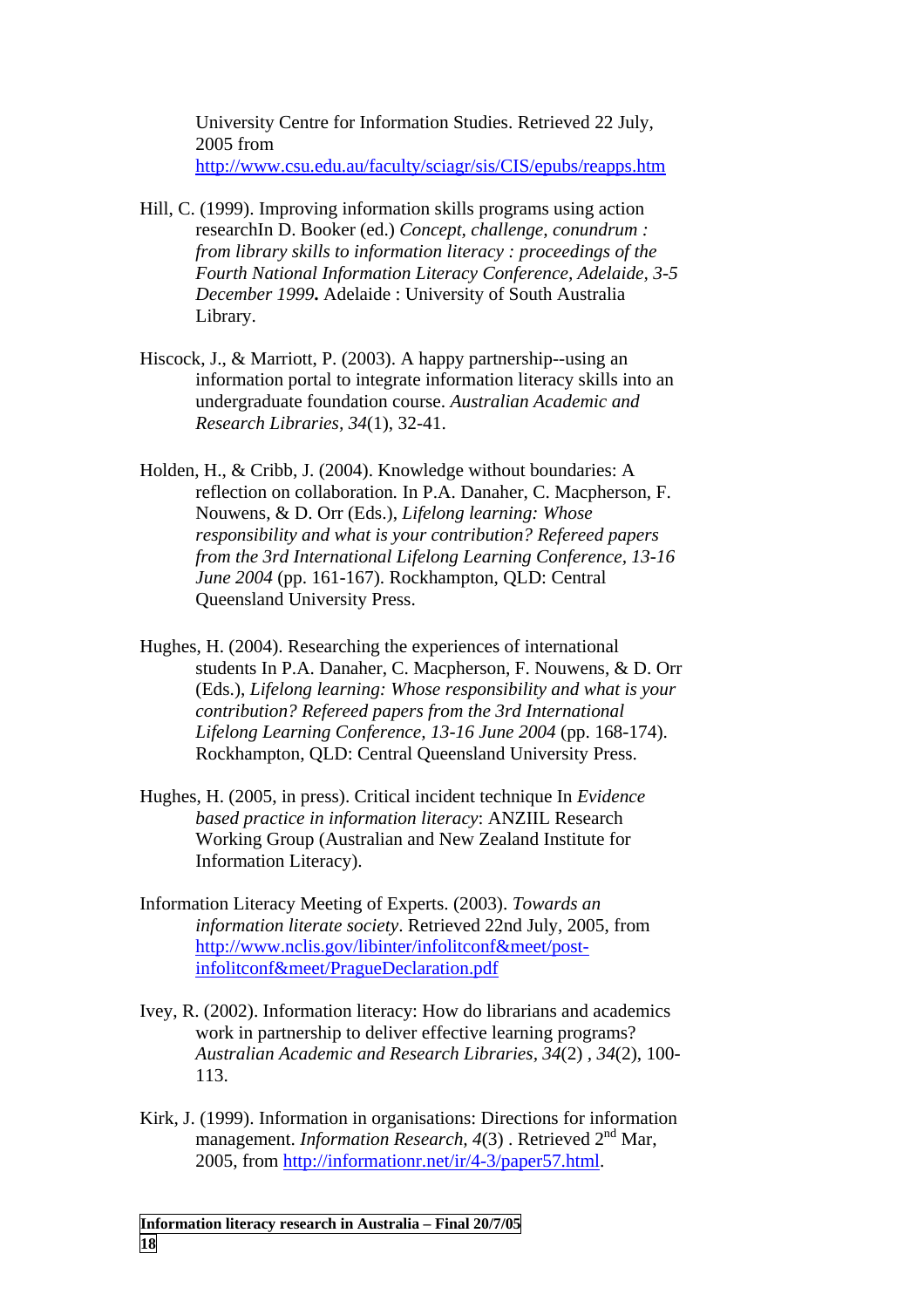- Kirk, J. (2002). *Theorising information use: Managers and their work.* Unpublished PhD, University of Technology, Sydney.
- Kirk, J. (2004). *Tumble dryers and juggernauts: Information-use processes in organizations.* In P.A. Danaher, C. Macpherson, F. Nouwens, & D. Orr (Eds.), *Lifelong learning: Whose responsibility and what is your contribution? Refereed papers from the 3rd International Lifelong Learning Conference, 13-16 June 2004* (pp. 192-197). Rockhampton, QLD: Central Queensland University Press.
- Klaus, H. (2000). Understanding scholarly and professional communication: Thesauri and database searching. In C. Bruce & P. Candy (Eds.), *Information literacy around the world: Advances in programs and research.* (pp. 209-222). Wagga Wagga: Charles Sturt University.
- Kuhlthau, C. (2004). *Seeking meaning: A process approach to library*  and information services. 2<sup>nd</sup>. ed. Westport, CT: Libraries Unlimited.
- Lawson, R., & de Martos, C. (2000). Information technology skills in the workplace: Implications for Bachelor of Arts degrees. *Australian Journal of Educational Technology, 16*(2), 87-103.
- Lim, K. F., & Lee, J. (2000). IT skills of university undergraduate students enrolled in a first year unit. *Australian Journal of Educational Technology, 16*(3), 215-238.
- Limberg, L. (1998). *Experiencing information seeking and learning: A study of the interaction between two phenomena.* Unpublished PhD, Göteborg University, Göteborg.
- Lloyd, A. (2004). *Working (in) information: conceptualizing information literacy in the workplace.* In P.A. Danaher, C. Macpherson, F. Nouwens, & D. Orr (Eds.), *Lifelong learning: Whose responsibility and what is your contribution? Refereed papers from the 3rd International Lifelong Learning Conference, 13-16 June 2004* (pp. 218-224). Rockhampton, QLD: Central Queensland University Press.
- Lupton, M. (2003). *Researching an essay: Undergraduates' ways of experiencing information literacy.* Unpublished Masters Thesis, University of Canberra, Canberra, ACT.
- Lupton, M. (2004). *The learning connection. Information literacy and the student experience.* Adelaide: AusLib Press.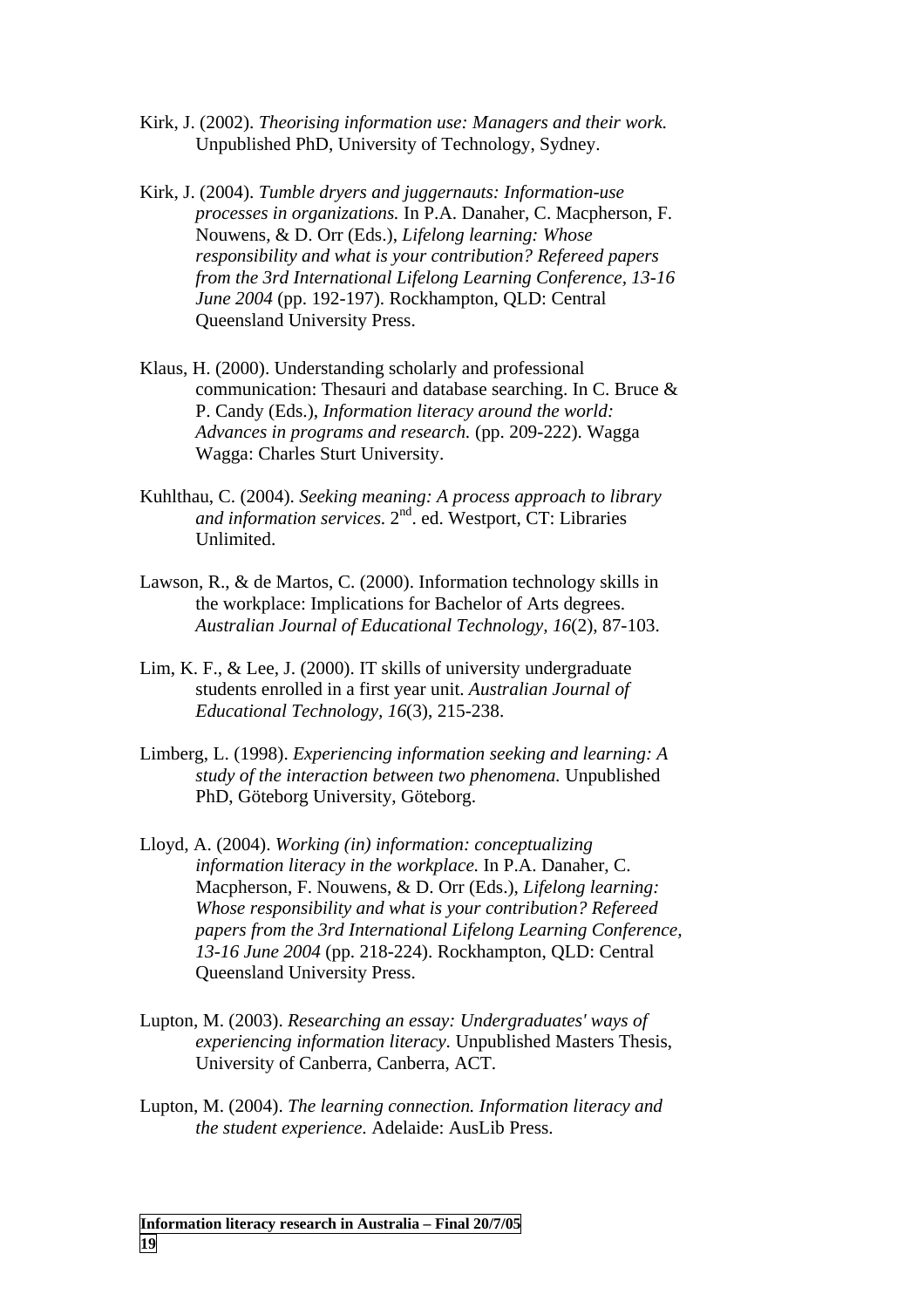- MacAuley, P. D. (2001). *Doctoral Research and Scholarly Communication: Candidates, Supervisors and Information Literacy.* Unpublished PhD, Deakin University.
- Macpherson, K. (2004). An electronic processing model of undergraduate database information retrieval. *Journal of the American Society for Information Science and Technology, 55*(4), 333-347.
- Marton, F. (1986). Phenomenography A research approach to investigating different understandings of reality. *Journal of Thought, 21*, 28-49.
- Marton, F. (2000). The structure of awareness. In J. Bowden & E. Walsh (Eds.), *Phenomenography* (pp. 102-116). Melbourne: Royal Melbourne Institute of Technology.
- McMahon, C., & Bruce, C. S. (2002). Information literacy needs of local staff in cross-cultural development projects. *Journal of International Development, 14*, 113-127.
- Middleton, M. (2002). Drops in the ocean: The development of scientific and technological information services in Australia. In W.B. Rayward & M.E. Bowden (Eds.), *The history and heritage of scientific and technological information systems* (pp. 353- 360). Medford, NJ: InfoToday for ASIST and CHF.
- Middleton, M. (2005a). Library support for online education: Elements of successful delivery. In P. Isaías, P. Kommers & M. McPherson (Eds.), *Proceedings of the IADIS International Conference e-Society 2005, Qawra, Malta* (pp. 484-488). IADIS Press.
- Middleton, M. (Ed.) (2005b). *Research applications in information and library studies seminar (RAILS): QUT, Brisbane*. Wagga Wagga: Charles Sturt University Centre for Information Studies. Retrieved 22 July, 2005 from <http://www.csu.edu.au/faculty/sciagr/sis/CIS/epubs/reapps.htm>
- Oliver, R., & Towers, S. (2000). *Uptime: Students, learning and computers: ICT access and ICT literacy of tertiary students in Australia.* Canberra: Department of Education, Training and Youth Affairs.
- Parker, N. (2001). Student learning as information behaviour: exploring Assessment Task Processes. *Information Research, 6*(2). Retrieved 2nd Mar, 2005, from [http://informationr.net/ir/6-](http://informationr.net/ir/6-2/ws5.html) [2/ws5.html.](http://informationr.net/ir/6-2/ws5.html)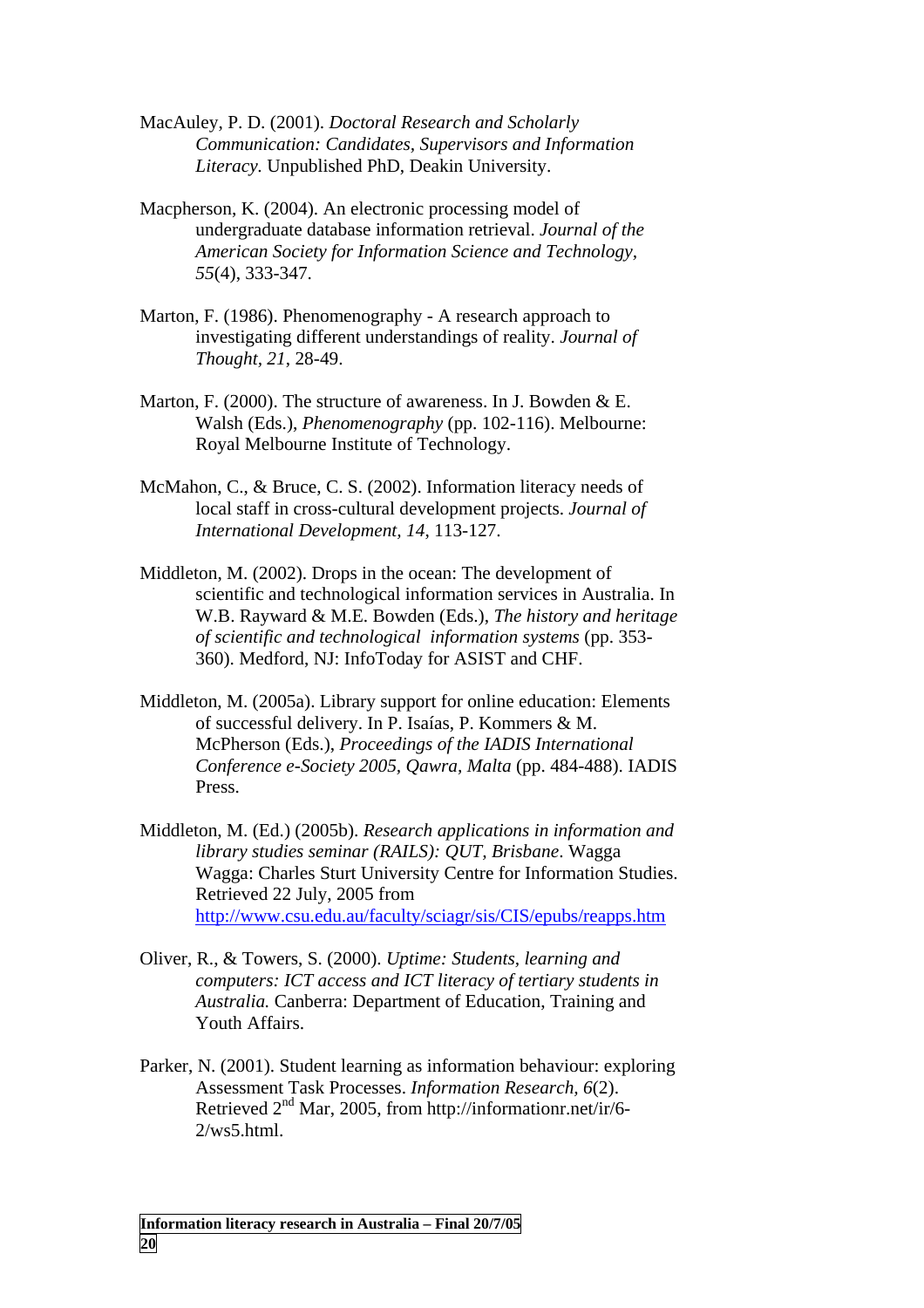- Partridge, H. (2002a). *The digital divide: a psychological perspective.* Paper presented at the Issues and trends in information technology management in contemporary organizations. The 2002 Information Resources Management Association International Conference. 19-22nd May, Seattle, Washington.
- Partridge, H. (2002b). Network literacy and the digital divide: the role of the public library In D. Booker (Ed.), Information literacy: the social action agenda: Proceedings of the Fifth National Information Literacy Conference , 30 November-1 December 2001 (pp. 62-67). Adelaide, SA: University of South Australia Library.
- Partridge, H. (2003). *Moving beyond the digital divide: developing a psychological perspective of digital inequality.* Paper presented at the Information Resources Management Association International Conference, Philadelphia, Pennsylvania.
- Partridge, H. (2004). Establishing the human dimension of the digital divide. In M. Quigley (Ed.), *Information security: social and organizational issues* (pp. 23-47)*.* Hershey, PA, USA: IRM Press.
- Patrick, C., & Crebert, G. (2004). *A whole new ball-game: Generic skills in an engineering school - are they taught or merely caught?* In P.A. Danaher, C. Macpherson, F. Nouwens, & D. Orr (Eds.), *Lifelong learning: Whose responsibility and what is your contribution? Refereed papers from the 3rd International Lifelong Learning Conference, 13-16 June 2004* (pp. 288-294). Rockhampton, QLD: Central Queensland University Press.
- Pavey, J. (2003). A C&IT skills audit of staff and students. In A. Martin & H. Rader (Eds.), *Information literacy and IT literacy: Enabling learning in the 21st century* (pp. 186-193). London: Facet Publishing.
- Peacock (2001). Teaching skills for teaching librarians: Postcards from the edge of the educational paradigm. *Australian Academic and Research Libraries*, 32 (1), 26-42.Salisbury, F., & Ellis, J. (2003). Online and face-to-face: Evaluating methods for teaching information literacy skills to undergraduate arts students. *Library Review, 52*(5), 209-217.
- Searle, K., Dwyer, T., Jirojwong, S., & Hinton, L. (2000). *Research and information literacy at CQU: An explanation of the attitudes of pre- and post-registration nursing students.* In K. Appleton, C. Macpherson & D. Orr (Eds.), *Selected papers from the inaugural International Lifelong Learning Conference, Yeppoon, Queensland, Australia, 17-19 July, 2000* (pp. 216-221).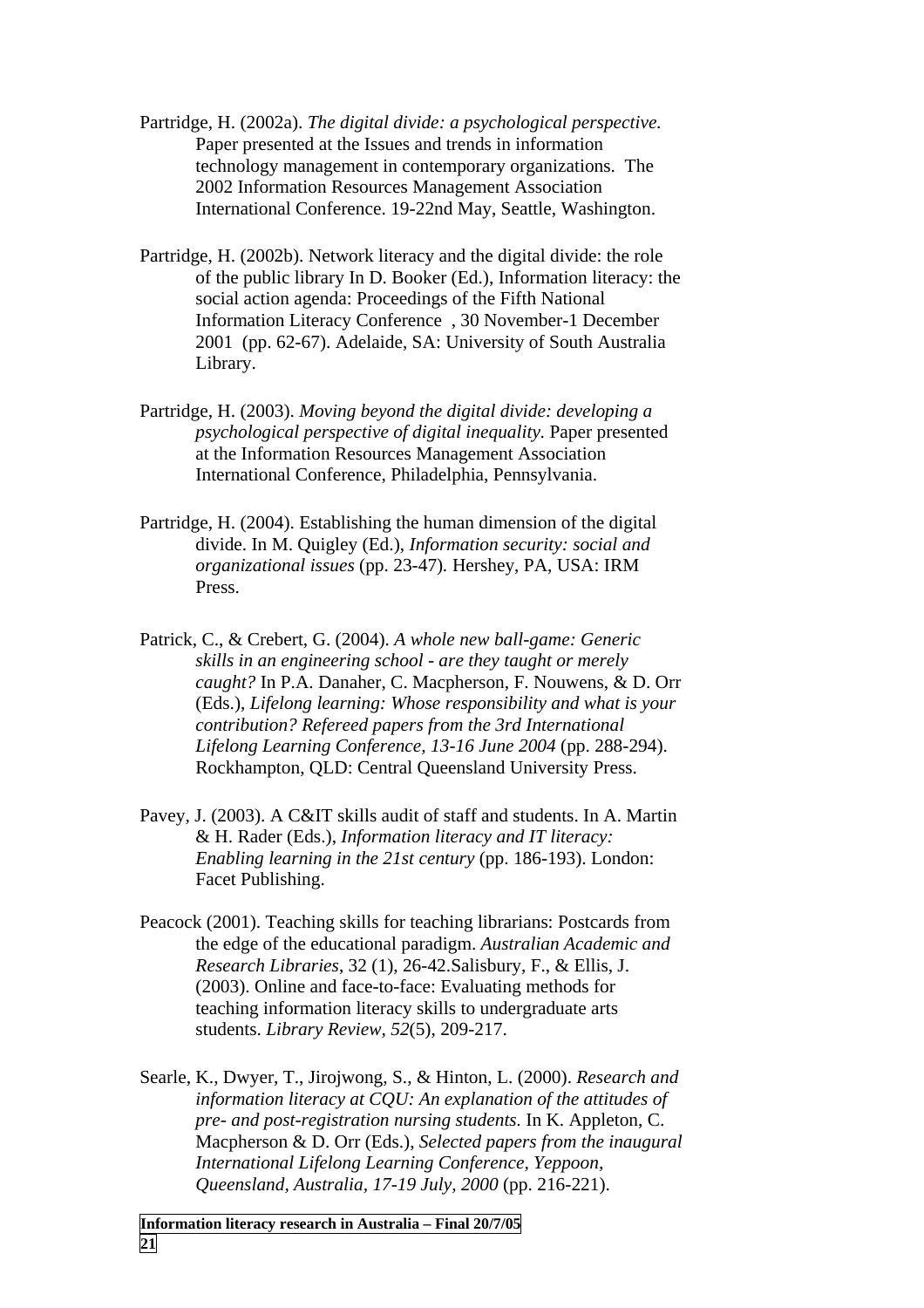Rockhampton, QLD: Lifelong Learning Conference Committee, Central Queensland University.

- Smith, E., & Martina, C. (2004). *Keeping the dough rising: Considering information in the workplace with reference to the bakery trade.* In P.A. Danaher, C. Macpherson, F. Nouwens, & D. Orr (Eds.), *Lifelong learning: Whose responsibility and what is your contribution? Refereed papers from the 3rd International Lifelong Learning Conference, 13-16 June 2004* (pp. 325-329). Rockhampton, QLD: Central Queensland University Press.
- Talay-Ongan, A., Edmonds, T., & Gosper, M. (2001*). Information literacy for students in early childhood*In *Meeting at the crossroads: Proceedings of the 18th Annual Conference of the Australasian Society for Computers in Learning in Tertiary Education, Melbourne, 9-12 December 2001*. Retrieved 25 July 2005 from [http://www.ascilite.org.au/conferences/melbourne01/pdf/papers/t](http://www.ascilite.org.au/conferences/melbourne01/pdf/papers/talayongana.pdf) [alayongana.pdf](http://www.ascilite.org.au/conferences/melbourne01/pdf/papers/talayongana.pdf)
- Tilley, C., Hills, A., Bruce, C. S., & Meyers, N. (2002). Communication, information and well-being for Australians with physical disabilities. *Disability and Rehabilitation, 24*(9), 503-510.
- Todd, R. J. (1999). Utilization of heroin information by adolescent girls in Australia: a cognitive analysis. *Journal of the American Society for Information Science, 50*(1), 10-48.
- Tucker, B., & Palmer, S. (2004). Integration of information literacy training into engineering and technology education*In Breaking boundaries: integration & interoperability. VALA 12th Biennial Conference and Exhibition*, 3-5 February 2004. Melbourne, Victoria. Retrieved 25 July 2005 from <http://www.vala.org.au/vala2004/2004pdfs/36TucPal.PDF>
- Turnbull, D., Frost, D., & Foxlee, N. (2003). Infoseek, infoFind! information literacy and integrated service delivery for researchers and postgraduates In *Information Online: 11th exhibition and conference*. Sydney 21-23 January 2003. Retrieved 25 July 2005 from <http://conferences.alia.org.au/online2003/papers/turnbull.html>
- Urbis Keys Young. (2002). *Womens' information needs study*. Sydney: NSW Department for Women.
- Wallace, M. C., Shorten, A., & Crookes, P. (2000). Teaching information literacy skills: an evaluation. *Nurse Education Today, 20*, 485-489.